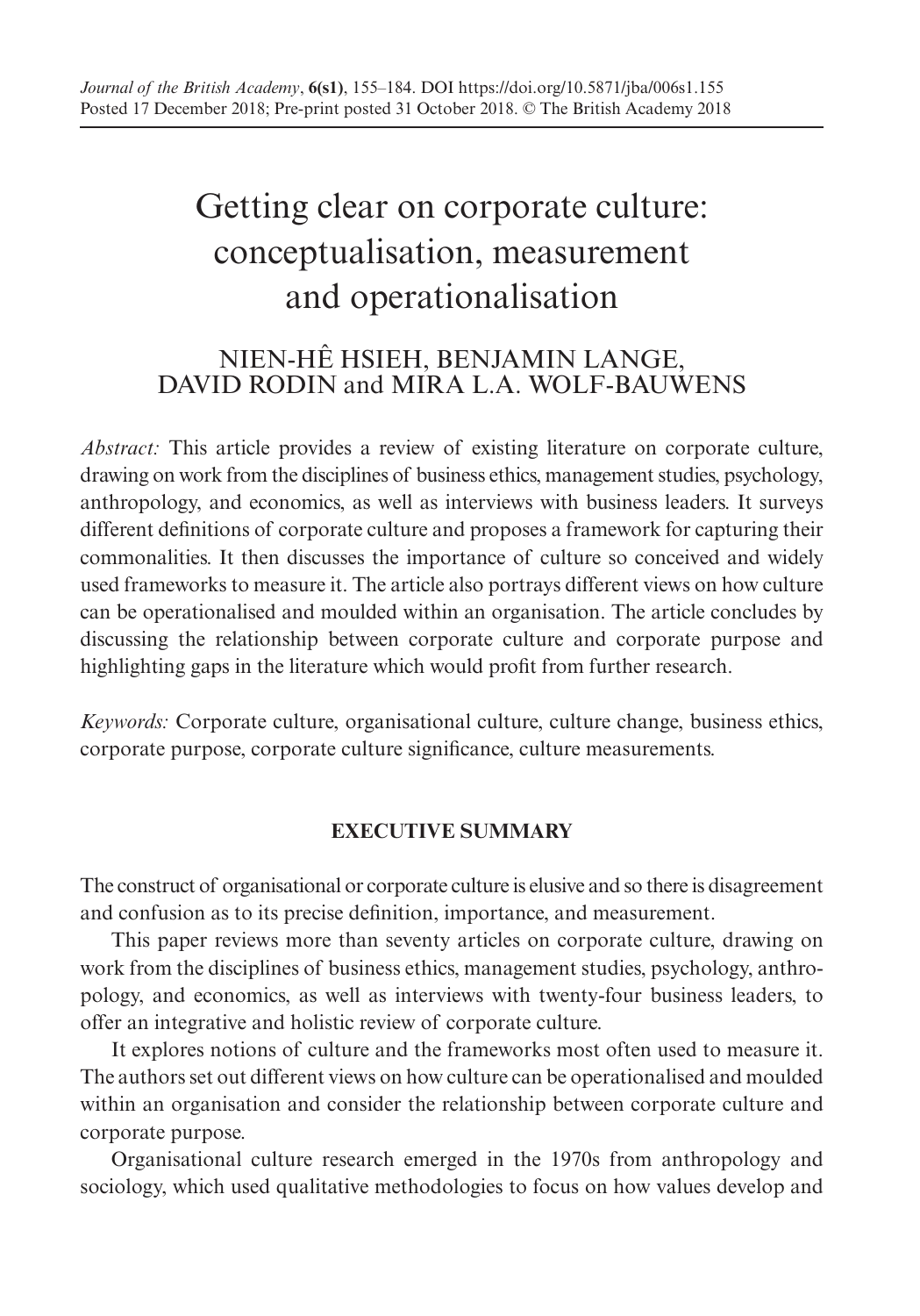are transmitted within groups. That research had its roots even further back in the Gestalt psychology of the 1930s, which introduced the idea of 'social climate'.

The paper considers the constructs of 'culture' and 'social climate' as largely congruent. It surveys a large variety of different definitions and captures their commonalities: organisational culture is a multi-layered, scalar, social phenomenon, concerned with values and related to actions.

Culture is often seen as the 'soft' side of business, but the literature shows it is critical for the successful implementation of strategy, for business performance, and how the corporation operates in a socio-political context. When aligned with personal values, drives, and needs, culture can unleash tremendous amounts of energy. On the other hand, a 'false' culture, misaligned with corporate strategy and purpose, can inhibit changes.

Culture is also important in relation to politics. Governments can manipulate corporate culture to further their own agenda or consolidate their grip on power. What is not yet clear is whether there is a correlation, and the direction of influence between politics and corporate culture.

Measurement frameworks of organisational culture may use quantitative or qualitative measures, or a combination of both. Examples of some of these frameworks, their commonalities, and differences, are given. However, the authors note there is little consistency amongst different methodologies, and no pre-eminent approach.

To be more than empty words, culture needs to be embedded in any organisation's practices. There are many ways of doing this, including 'innovation parenting' to encourage employees to internalise the values of the company. Most approaches rely on the organisation's leaders to live the core values and strategic priorities of the culture, ensuring flat hierarchies and avoiding micromanagement.

The paper identifies how culture affects individual behaviour both within and outside the workplace, how it can help or hinder corporate innovation, and how it can be affected by location, office design, and staff diversity, with examples from other industries, including technology, engineering, and consumer goods.

The authors conclude that culture is only one ingredient in the recipe that leads to a (good) corporation of the future. It is connected to many other areas, most importantly the question of a corporation's purpose, where there is a significant gap in understanding the connection between social purpose and culture.

There is also a need for closer examination of the conditions that influence the different measurement frameworks of culture, for a more holistic study of approaches to operationalise culture and the role of leadership in those efforts.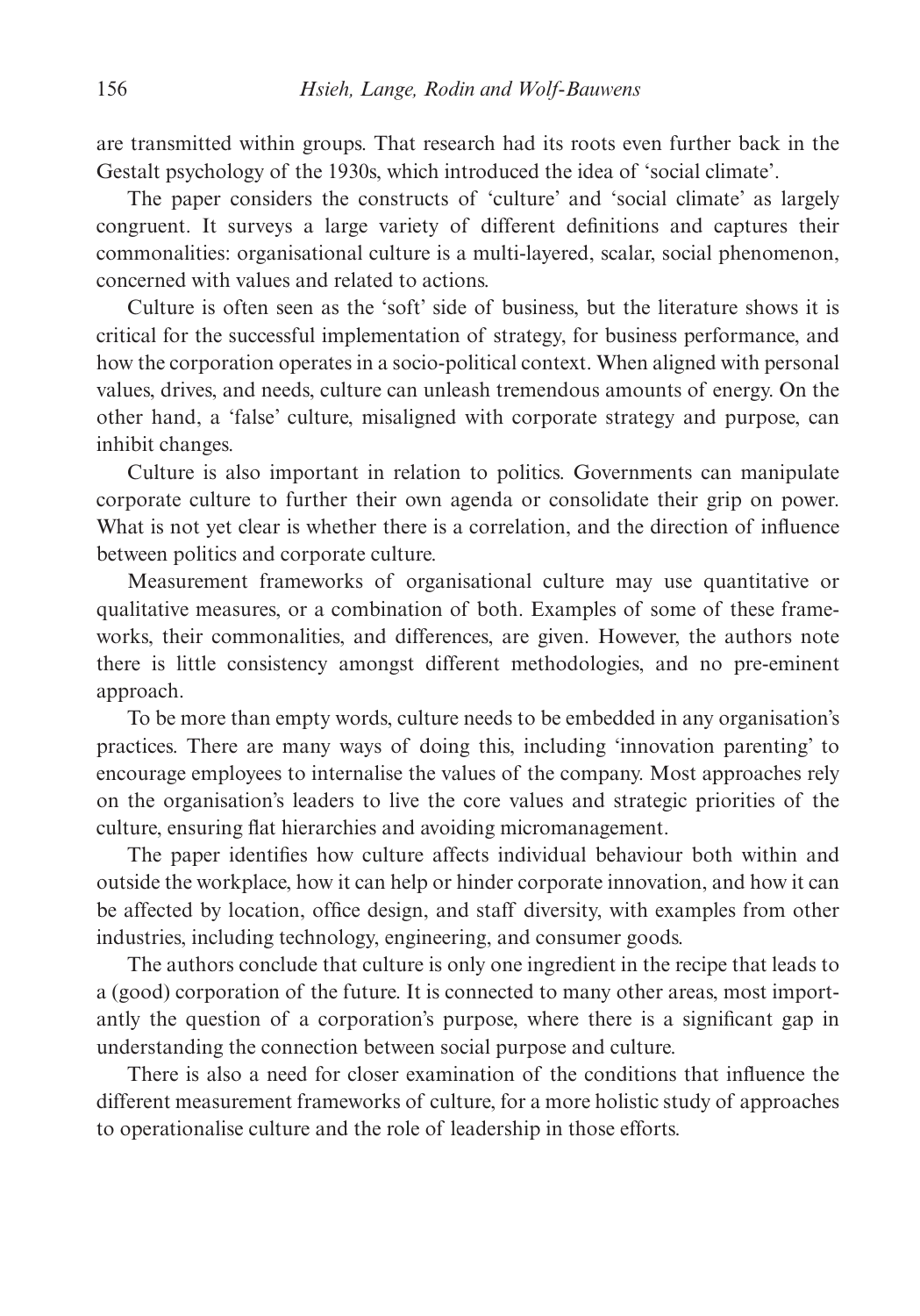#### **1 INTRODUCTION**

The construct of *organisational* or—as we shall refer to it throughout this review *corporate* culture is elusive. While there seems to be consensus that organisations of varying size can have 'culture' and that culture is somehow important for an organisation, there exists a lack of clarity and disagreement as to how the construct is to be defined, what drives its importance, and how it can be consequently measured and influenced.

The aim of this article is to offer a review of the literature on corporate culture. It is structured along the above dimensions. We not only draw on the insights of more than seventy articles from the fields of business ethics, management studies, psychology, anthropology, and economics, but also on interviews with twenty-four business leaders, all of whom strongly affirmed the importance of organisational culture. Our review contributes to the existing literature by integrating research from these different disciplines and by offering an integrative and holistic review that combines both the insights from academic research and experience based on practice along four dimensions: (1) how the construct is to be defined; (2) what underlies its importance; (3) how it can be measured; and (4) how it can be operationalised, that is, established within an organisation.

Section 2 begins by providing an overview of how the construct of corporate culture has been defined in the academic literatures. We motivate our decision to include research on organisational climate within a survey of culture, arguing that arguments to treat the two constructs as conceptually distinct are not compelling. We then propose a framework that aims to capture five key dimensions of the construct of corporate culture.

Section 3 focuses on the importance of culture. Whereas culture often tends to be seen as the 'soft' side of business, the literature shows that culture is significant with respect to the implementation of strategy, business performance, and how a corporation deals with the socio-political context within which it is situated. In addition to reviewing the literature, we draw on learning from cases of organisational success and failure that has emphasised the importance of culture and its inherent connection to other domains such as politics.

Having examined different ways in which culture has been defined and why culture, so understood, is important for an organisation, Section 4 considers how culture can be measured. We survey a range of different approaches that have been developed to measure the construct, observing that there is no consistent use of any one measure to-date.

Section 5 explores different ways in which a certain culture can be operationalised (for example, in physical space) and changed (for example, to increase diversity).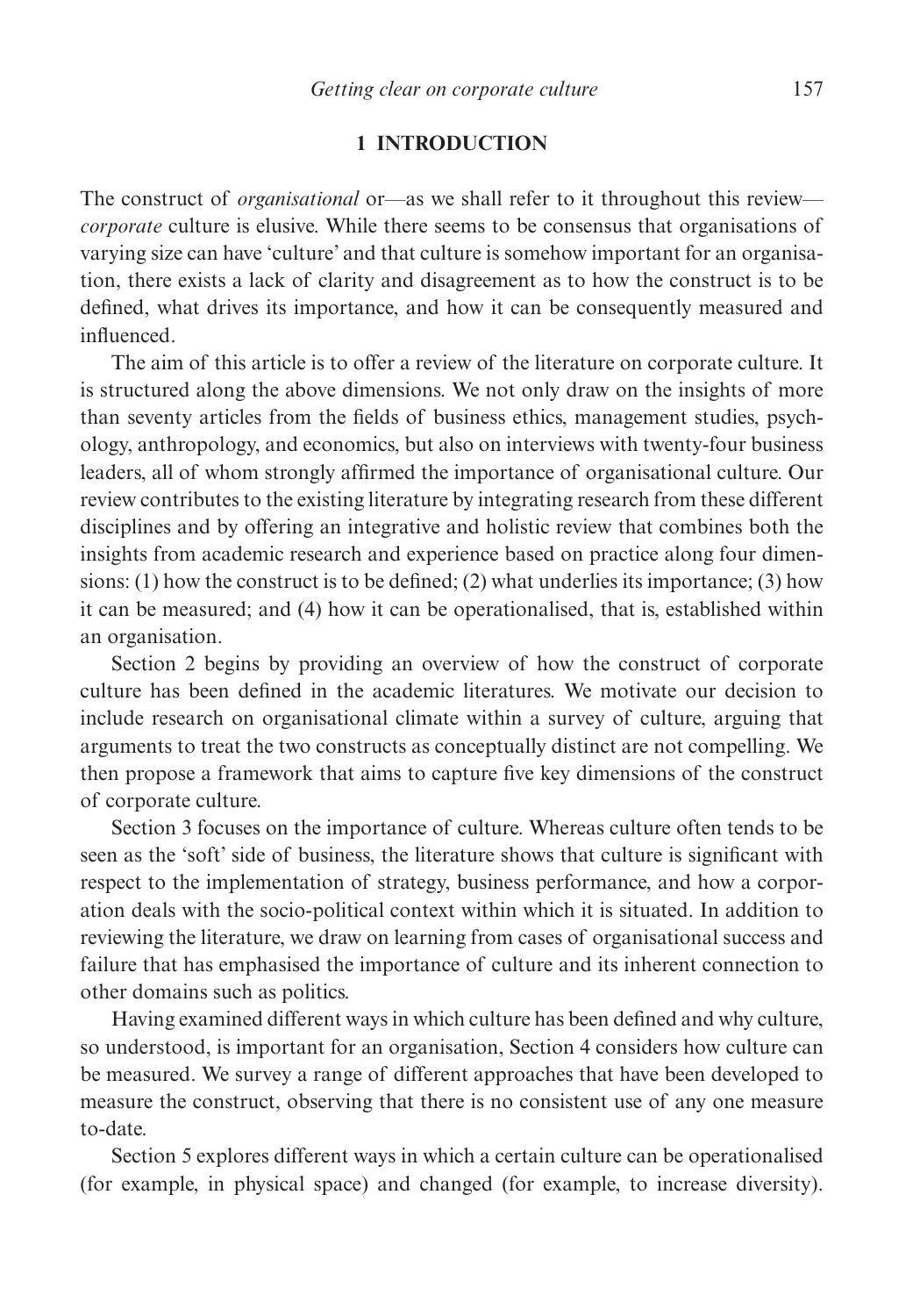Given our focus on an integrative and applied review, this section draws on best-practice examples of culture implementation and change from different industries (technology, engineering, and consumer goods).

Section 6 concludes our discussion, highlighting some emerging gaps that merit further research, such as the connection between the social purpose of the corporation and culture, as well as suggestions to better support the alleged connection between culture and ethical outcomes.

# **2 THE CONCEPTUAL FOUNDATIONS OF THE CONCEPT OF 'ORGANISATIONAL CULTURE'**

# **2.1 Culture vs. climate?**

In the late 1970s and early 1980s, organisational culture research emerged from the disciplines of anthropology and sociology, which are concerned with how important values arise and develop in social groups of differing sizes. Organisational culture research uses qualitative case methods based on observations of behavioural patterns of group members at different points of time and a focus on how values within the group are transmitted through myths and stories. Inspired by this way of studying collectives, the construct of organisational culture was first introduced to the study of organisations through seminal work by Pettigrew (1979), as well as work by Deal and Kennedy (1982) and Peters and Waterman (1982).

The development of the field of organisational culture research was preceded by what is known as organisational *climate* research. In contrast to the anthropological and sociological influences of the organisational culture literature, climate research has its roots in the Gestalt psychology of Lewin *et al.* (1939), who argued that the psychological life space that people inhabit is mainly a product of the social and behavioural attitudes of people to leadership practices, which they consequently termed 'social climate'. In the 1960s, Lewinian methodology was introduced into the study of organisations to gain an insight into the social and behavioural perception of an organisation by its members.

Up until the beginning of the 21st century, organisational culture and climate research operated largely orthogonally. However, more recent research has begun to acknowledge that the distinction between culture and climate might have been exaggerated or even misguided and now either treats the two constructs as identical or develops integrative approaches that combine both fields of research and methodologies (Denison 1996, Ostroff *et al*. 2003, Schneider & Reichers 1990, Treviño *et al.* 1998, 2006, Zohar & Hofmann 2012).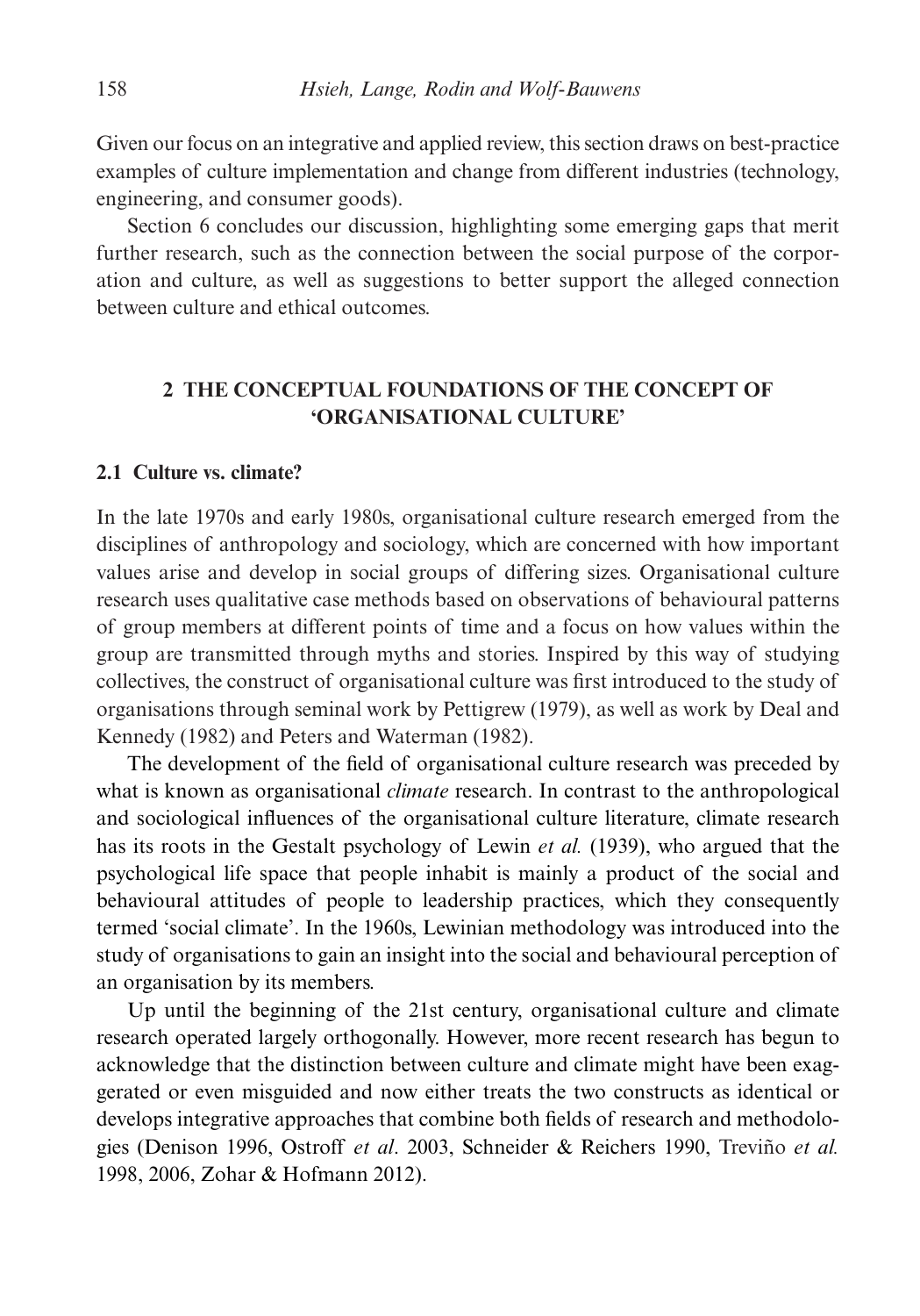In line with this trend, we shall conceive of the two constructs as largely congruent throughout this review. We therefore survey, in addition to culture models, measurement frameworks from the 'traditional' climate camp as well as hybrid approaches that draw on both fields (Treviño *et al.* 1998; Schneider *et al*. 2011). Opting for this integrative strategy aligns with our interview results with business leaders, none of whom considered the distinction between culture and climate to be of importance in practice (British Academy 2018).

# **2.2 How should culture be defined?**

Our survey of conceptualisations of culture suggests that there is a considerable variety in definitions of culture, and very little convergence towards a single definition. Cameron and Ettington (1988) report eighteen different definitions in the literature from 1982 to 1986 alone while Verbeke *et al.* (1998) note fifty-four different definitions in the period from 1960 to 1993.

As Pettigrew observes, one explanation for this might be that culture is a very rich construct that can subsume or encompass other concepts:

Part of the problem with culture is that it is not just a concept but the source of a family of concepts … and it is not just a family of concepts but a frame reference or root metaphor for organisational analysis (Pettigrew 1990: 414–15).

Our review of the literature confirms Pettigrew's hypothesis: while many definitions of culture centred around common themes—which we will try to capture more formally in the next section—definitions vary considerably on closer inspection.

Some accounts define culture rather broadly, such as:

• Groysberg *et al.* (2018: 4) who consider culture to simply be 'the tacit social order of an organisation'.

Other accounts emphasise that culture primarily concerns entrenched beliefs. Examples here are:

- Louis (1980: 227) who defines culture as 'a set of common understandings for organizing actions and language and other symbolic vehicles for expressing common understandings'; and
- Schwartz & Davis (1981: 33) who define culture as 'a pattern of beliefs and expectations shared by the organization's members'.

Other definitions also consider more implicit elements as constitutive of culture, such as behavioural norms or symbols: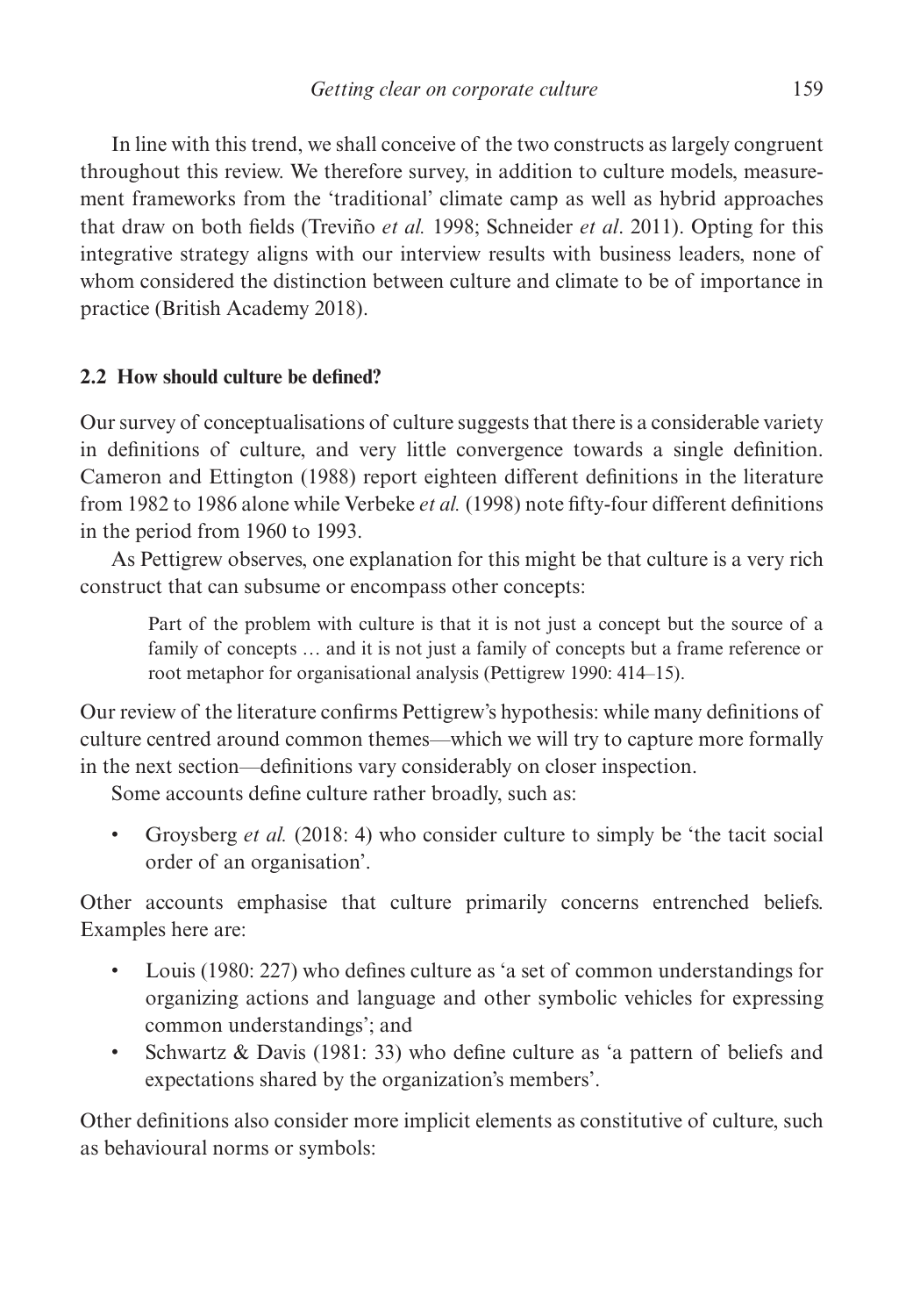- Turnstall (1983: 1) understands the construct as 'a general constellation of beliefs, mores, value systems, behavioural norms and ways of doing business that are unique to each corporation';
- Alvesson (1993: 2–3) defines culture as 'a shared and learned world of experiences, meanings, values, and understandings which inform people which are expressed, reproduced, and communicated partly in symbolic form'.

In this context, it is worth highlighting the extent to which definitions of climate capture similar notions to the ones invoked above. For example:

- Ashkanasy *et al*. (2000: 8) define climate as a term 'being used to describe configurations of attitudes and perceptions by organization members that, in combination, reflect a substantial part of the context of which they are a part and within which they work'; and
- Michela and Burke (2000: 234) write that 'traditionally defined, organisational climate involves people's perceptions and experiences of the workplace in terms of warmth, trust, dynamism, ambiguity, and other affect-laden dimensions'.

One of the most encompassing and canonical definitions is given by:

• Schein (2016: 18), who defines culture as 'a pattern of shared basic assumptions learned by [an organisation] as it solved its problems of external adaptation and internal integration, which has worked well enough to be considered valued, and therefore to be taught to new members as the correct way to perceive, think and feel in relation to those problems.'

Lastly, some economic literature examines culture from a perspective that is internal to an organisation and, specifically, aims to understand how the presence of culture can improve the efficiency of internal communications and decisions (see also Arrow 1974). In context:

• Crémer (1993: 354) proposes that culture is 'the part of the stock of knowledge that is shared by a substantial portion of the employees of the firm, but not the general population from which they are drawn.'

# **2.3 An integrated framework of culture**

We observed in the previous section that, although there exists a great variety of subtly different definitions of what organisational culture is, most definitions centre around similar ideas. To this end, we shall synthesise our survey results to provide a frame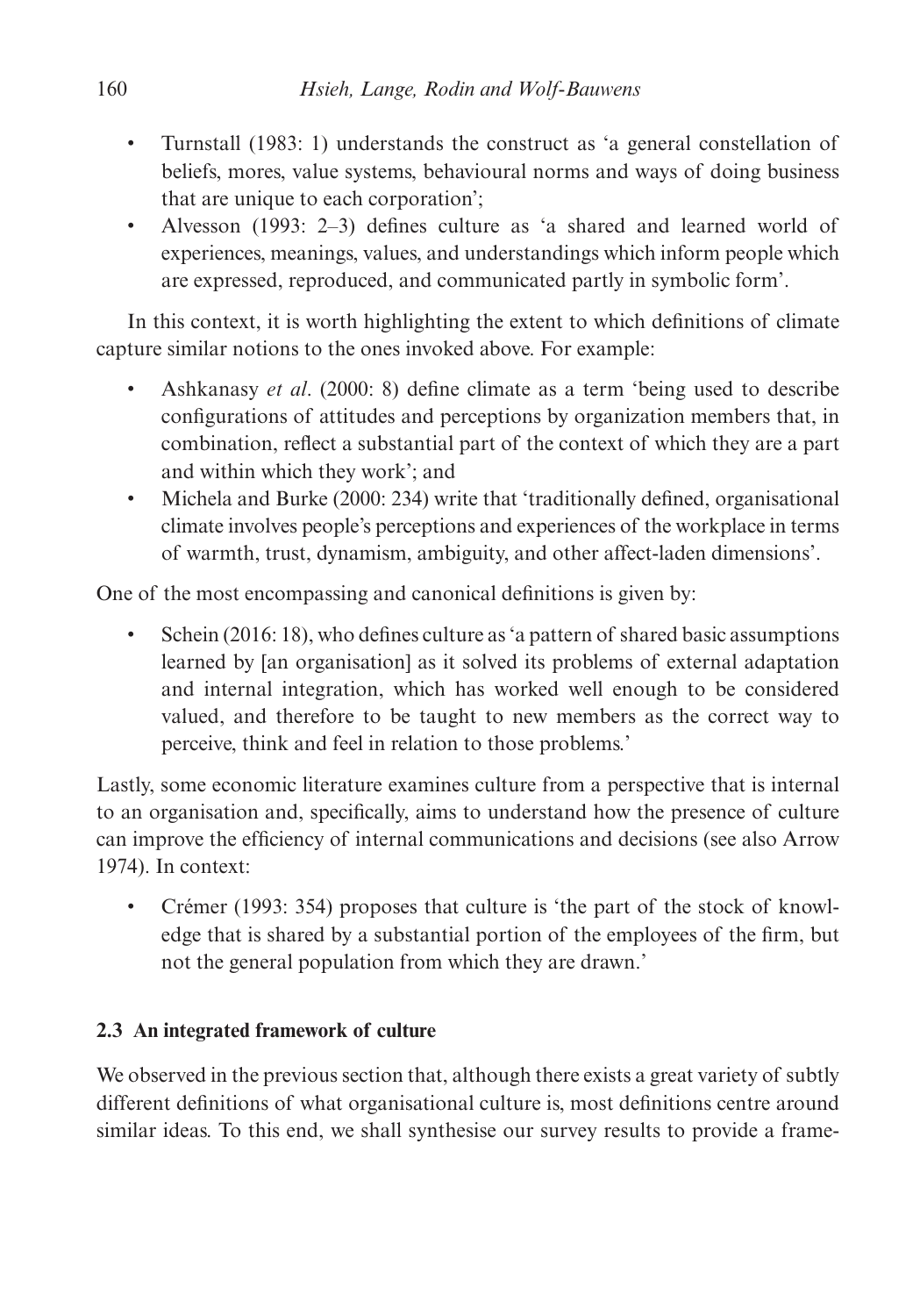work which captures some central features of the construct of culture in a more concise way than existing proposals.<sup>1</sup>

The articles that we surveyed as part of this review suggest that culture can be defined as sharing (at least) the following five key features:

#### *Organisational culture as a social phenomenon*

Organisational culture is a social construct that only manifests in a collective: that is, organisations with a certain number of members.

# *Organisational culture as concerning values*

At the most general level, accounts of organisational culture define culture as having to do with values, understood very broadly and as manifesting and being shaped in various ways.

We propose to distinguish this feature into two sub-categories: the mental and the physical. The mental dimension concerns either consciously or tacitly shared beliefs, attitudes, or other perceptions such as narratives. The physical dimension concerns, depending on the account, observable artefacts such as symbols, organisational language, and practices. These features are physical in the sense that they are directly observable in the behaviour and artefacts created by people. For example, some frameworks maintain that the physical manifestation of organisational culture can be observed in the form of formal practices, such as job descriptions, policies, and information practices, in the way stories about organisation are told, rituals such as ceremonies and product unveilings, and, more generally, in the way decisions are made.

# *Organisational culture as related to action*

Accounts of organisational culture all see culture as necessarily related to action. This relation can be understood broadly and in different ways: in terms of culture facilitating or hindering certain kinds of (more efficient) action (as we shall see in Section 3), or in terms of culture being influenced by agency itself (as noted in the previous paragraph).

However, many accounts endorse a more stringent connection than this, linking culture directly to *ethical* action as opposed to broader forms of agency. These conceptions see culture as related to, for example, promoting behaviour that conforms with an organisation's norms, rules, and practices.

<sup>&</sup>lt;sup>1</sup>Some other examples of such classifications are Alvesson (2002), Martin (2002), Ott (1989), Schein (1991, 2010), Schein (2016), and Trice & Beyer (1993).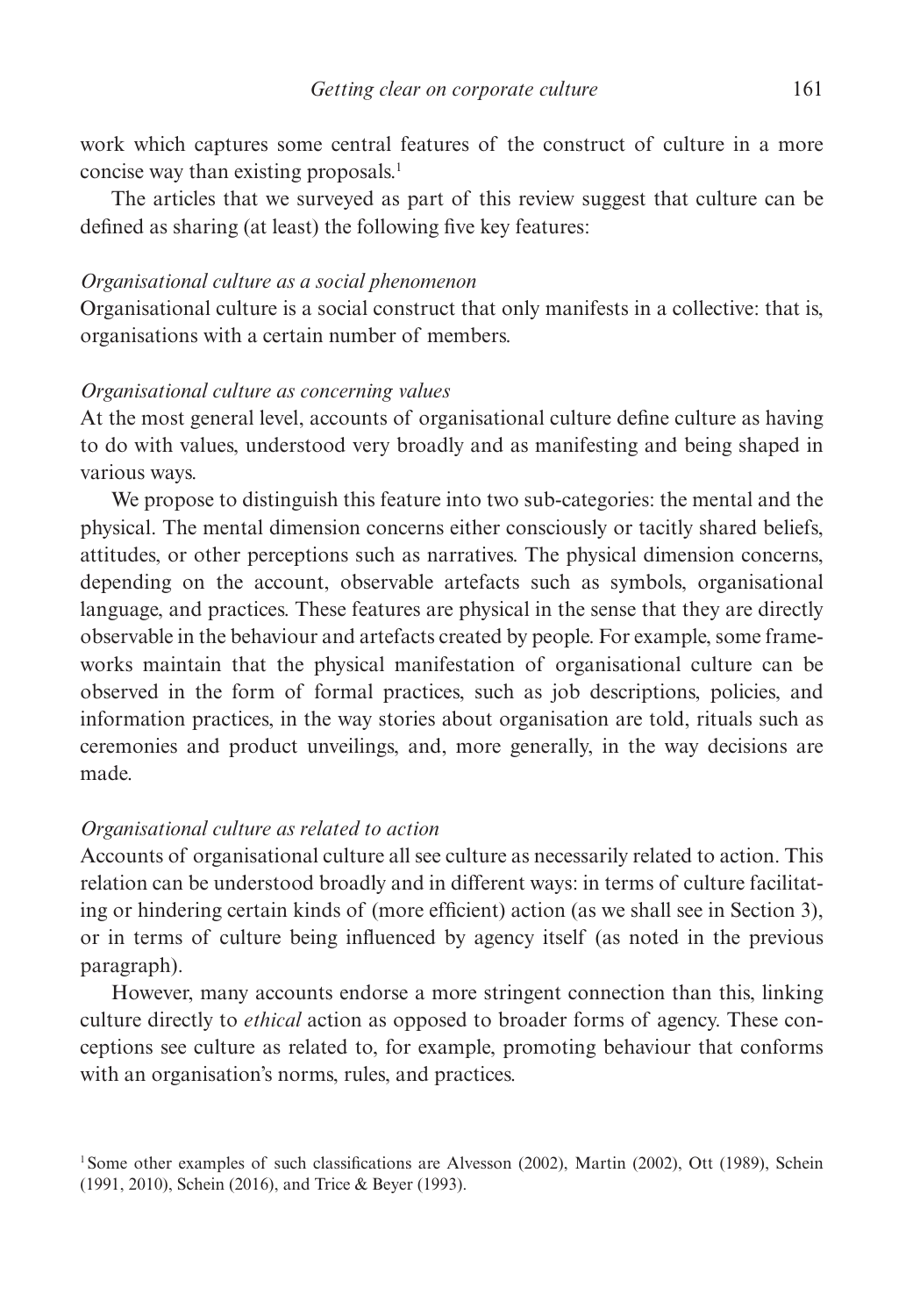# *Organisational culture as scalar*

Accounts of organisational culture mostly agree that the notion is scalar: viz. that an organisation's culture can be developed to differing degrees. An organisation's culture can be more fragmented (weak), as might be the case in some newly formed organisations or organisations that have recently undergone radical changes, or fully developed (strong), as in some long-established organisations or well-managed organisations. For example, one might think that the strength of an organisation's culture relates to how effectively it can shape conduct. (See, for example, the idea that climate strength is defined as the extent to which members of a work unit or an organisation agree in their perceptions of the workplace climate (Lindell & Brandt 2000).)

# *Organisational culture as multi-layered*

Some frameworks of organisational culture adopt what we might call an intraorganisational *pluralist* as opposed to *monist* view of culture. According to pluralist conceptions, there does not necessarily exist only a single form of culture within any organisation (Schein 2016). Different sub-cultures/distinct cultures can exist at different organisational levels: that is, team-level, and board-level. (Scholars have found a range from three (Wimbush *et al.* 1997) to nine (Peterson 2002).)

# **3 THE IMPORTANCE OF CULTURE**

With a clearer idea of how to conceptualsie the construct of corporate culture, let us now consider why different aspects of culture are important for an organisation. For a long time, culture was considered to be of lesser importance for organisational performance than, for example, strategy. However, more recent literature suggests a greater importance of culture. The following subsection summarises arguments highlighting the importance of culture with respect to three main areas—strategy implementation, business performance, and politics.

First of all, it should be noted that the importance of corporate culture (and elements thereof) can differ according to industry. Contingency theorists (e.g., Lawrence & Lorsch 1967, Thompson 1967) highlight that not all the elements of culture which have been pointed out above, are equally important. As straightforward as this might seem (that is, that in manufacturing the quality culture is more salient whereas in a sales organisation, the focus will be on a culture that encourages good relationships with customers), it is nonetheless important to bear in mind for the following discussion (Detert *et al.* 2000). It is also important to remember that we are relying on an integrated understanding of culture, which means that the importance of the respective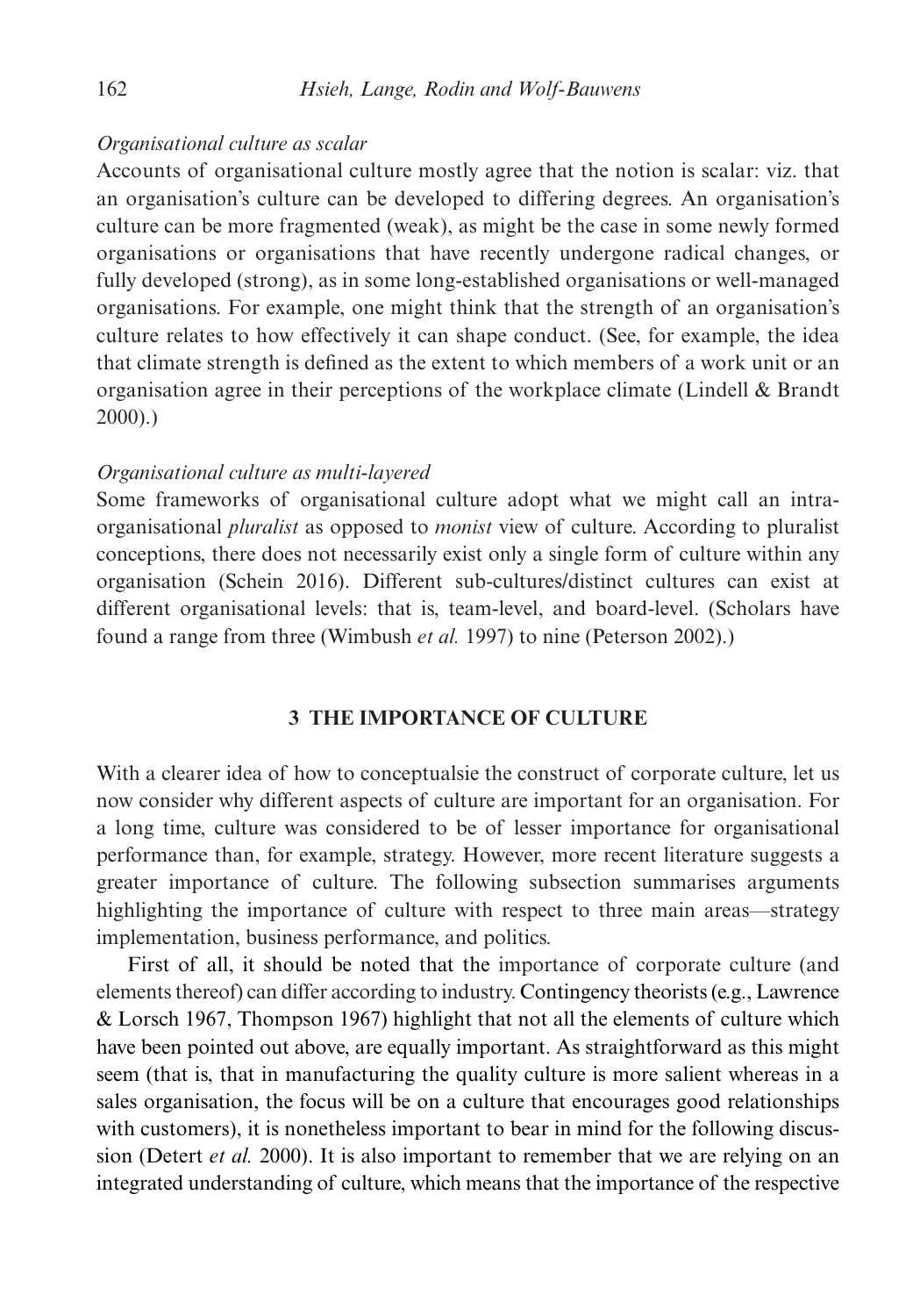five elements outlined in the previous section differs in each of the respective importance dimensions below.

#### **3.1 'Culture eats strategy for breakfast'2**

Most recent contributions to this field emphasise the relationship between culture and strategy and have shown that culture can function as the facilitator of strategy. Whereas strategy 'provides clarity and focus for collective action and decision making' (Groysberg *et al.* 2018: 4), culture facilitates (or hinders) the successful implementation of strategy. As the last section of this paper will further elaborate it, this relationship is particularly strongly pronounced with respect to the implementation of technological change. According to a study by the McKinsey Global Institute (MGI), culture is the most significant hindrance to digital effectiveness. The lack of appropriate cultural change is perceived to be even more important than, for example, the lack of IT infrastructure.

MGI's research suggests that it is crucial for corporations to intentionally change their culture in order to be better able to deal with the changes effected by digitisation rather than waiting for the culture change to happen by itself. Goran *et al.* (2017) show a clear correlation between negative business performance and cultural obstacles due to a slowly changing corporate culture. It is suggested that an early adoption of and investment in cultural change in response to digitisation can make a significant difference and allow corporations to be more responsive to customer demands, less risk averse, and to ensure greater interaction across different business units.

A similar conclusion is reached by Groysberg *et al*., who emphasise that corporate culture, here understood with a particular emphasis on the 'culture as a social phenomenon' and 'culture as concerning values'—that is, as the implicit social order of an organisation which shapes its employees' values and attitudes—is essential in maintaining an organisation's viability and effectiveness (Groysberg *et al.* 2018). As '[C]ulture expresses goals through values and beliefs and guides activity through shared assumptions and group norms' (3), it is therefore essential in facilitating the deliverance of strategy. However, the literature also emphasises that this insight regarding the importance of culture is not (yet) shared by all leaders. It has been observed that, despite its importance, the propagation of culture is often seen to be of lower priority and the human resources department, to which culture development if often delegated, sometimes lacks power. One of the reasons for this is that culture's elusive nature (in addition to the conceptual unclarity seen in the section above), makes it

<sup>&</sup>lt;sup>2</sup>Although there are debates about the true origin of this quote, it has commonly been attributed to the management consultant Peter Drucker.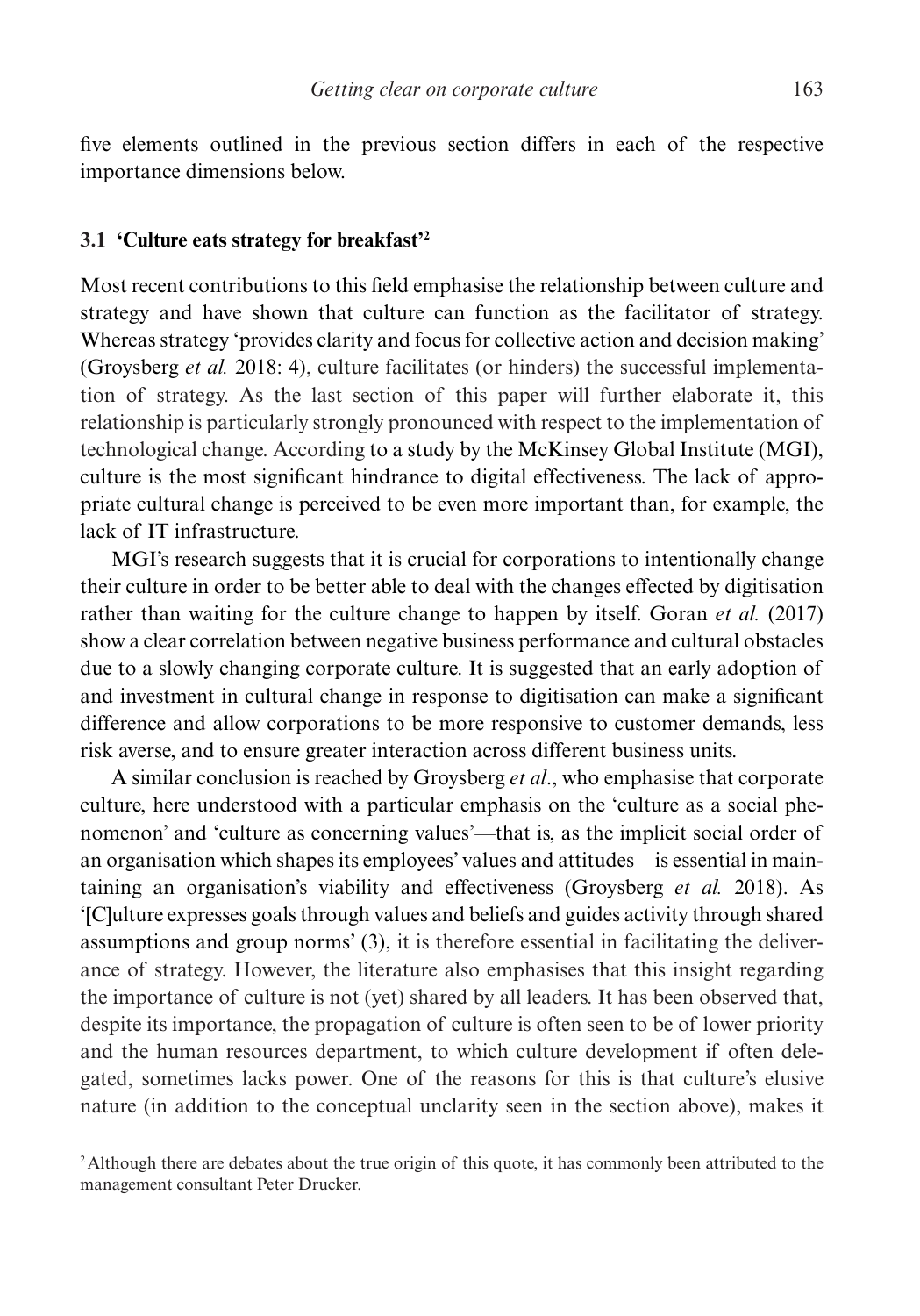harder for organisations to derive specific means and measures which would facilitate its measurement and active management.

Despite this, culture is claimed by many to be crucial: 'When properly aligned with personal values, drives, and needs, culture can unleash tremendous amounts of energy toward a shared purpose and foster an organisation's capacity to thrive' (Groysberg *et al.* 2018: 4). This claim is based not only on Groysberg *et al.*'s review of the academic literature but also on their practical experience. Importantly, they emphasise that culture's positive effect in delivering strategy and hence leading to better business performance relies on the alignment of culture and strategy (Groysberg *et al.* 2018: 8). The thought seems to be that, if culture and strategy are coherent, by having internalised the corporation's values, employees will act and decide such that they work towards delivering the respective strategy.

On the other hand, culture's importance can also be deduced from negative examples. The above-mentioned MGI study also emphasises that a 'false' corporate culture, understood as misaligned with the corporation's strategy (and purpose), can also inhibit changes. This is particularly pertinent with respect to adapting to digitisation. For instance, in a software company which aims at developing new software products, it is essential that developers have the freedom to exchange their ideas as well as test and try them for proof of concept. Here, examples of the ineffective or damaging cultures are: thinking in silos (rather than all parts of the company being organised as a network where information travels easily); excessive risk aversion; an overall non-digital culture (lack of experience with digital tools). Along these lines, the Salz Review of the banking sector (Salz 2013) also finds that the culture of an organisation, here with a special emphasis on trust, can 'defeat its formal governance' (FSB 2017: 5).

#### **3.2 Culture and business performance**

If culture is so strongly linked to strategy, it will not come as a surprise that it also is intricately connected to business performance. Heskett, for example, highlights that culture may 'account for 20–30% of the differential in corporate performance when compared with 'culturally unremarkable' competitors' (Heskett, as quoted in Coleman 2013: 2).

Along these lines, it has also been pointed out that culture can facilitate financial stability. The authors of the FSB (Financial Stability Board) report, for example, emphasise that culture (here understood in the context of corporate governance) 'is critical to financial stability' (FSB 2017: 1) and hence to performance. Other studies, that have tried to quantify the relationship between culture and business performance confirm that there is a positive relationship. Boyce *et al.* (2015) have collected data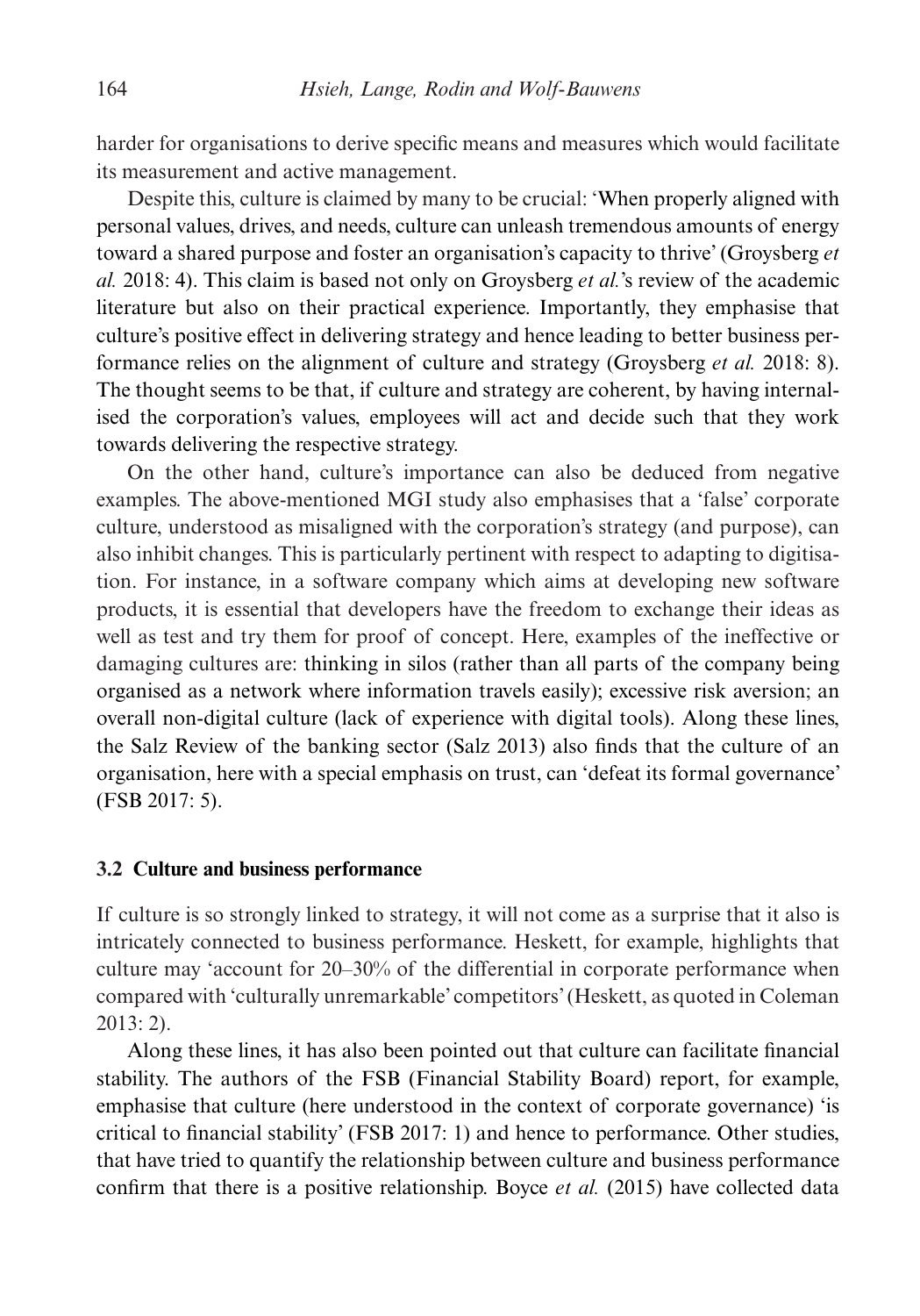from ninety-five automobile dealers over six years in order to find out whether culture influences performance or whether the direction of the relationship is the other way around. Their results show 'that culture "comes first" ' (Boyce *et al.* 2015).

The relationship between culture and business performance has also been highlighted in examples of poor performance. The Salz Review, which is a review of culture in Barclays Bank after the LIBOR rigging scandal (Salz 2013), finds that, '[i]n many instances of misconduct, there is evidence that the norms and expectations that most strongly influence behaviour within financial institutions can be very different from the institutions' stated values and policies' (FSB 2017: 4). The Salz Review emphasises that the norms and values encapsulated in a corporation's culture influence business performance—not only in the narrow sense of economic performance, but also in the sense of conduct: that is, compliance with the law.

Whereas these studies emphasise the relationship between culture and performance from an internal perspective, the link between culture and performance from an external perspective has also been made. Kreps (1986), for example, highlights that a good reputation can be seen as an asset that can attract investments. Reputation, in turn, is closely related to a firm's culture, as the corporate culture influences how (positively or negatively) employees speak about their firm. A prominent recent example of this is the case of Uber's founder and then-CEO, Travis Kalanick, being made to leave after a senior engineer publicly wrote about the culture of sexism at Uber (O'Brien 2018). It seems clear to analysts that its ruthless culture has been the driver for this and other scandals (such as covering of data hacks) and, respectively, for its negative reputation. The board's action to let go of the CEO-founder is an indication of the fear of negative impacts of the culture he instilled on the company's reputation and business performance. Thus, the example of Uber supports Kreps' theory in the negative and shows the influence of corporate culture on reputation and the possible link to performance from an investor's perspective.

# **3.3 Culture and political influence**

In addition to culture being discussed as important in relation to business performance and strategy, culture has come to be seen as important in relation to politics. For instance, it has been pointed out that in non-Western, non-capitalist contexts, such as China, the manipulation of corporate culture can be a tool that allows government to further its (socialist) agenda (in non-capitalist countries). Hawes (2008), for example, holds that, '[b]uilding a progressive corporate culture is a significant factor in strengthening the [Communist] Party's hold on power, in forcefully developing a progressive socialist culture, and in building a harmonious socialist society.' (Chinese Supervision and Administration Commission of the State Council (SASAC) Guiding Opinion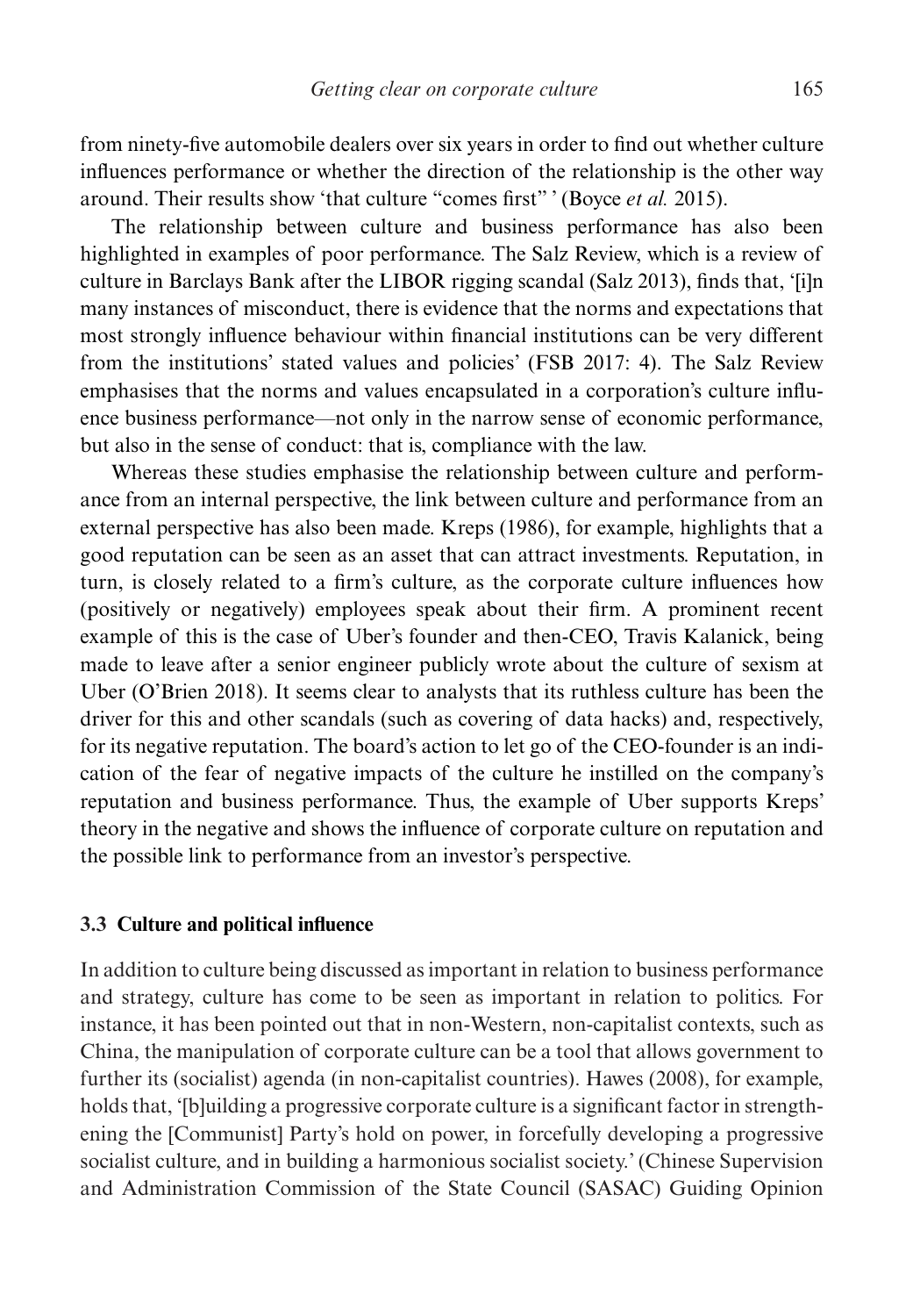Article (2005) as cited in Hawes 2008: 40). By a similar token, it has been pointed out that a particular political culture can have a strong influence on a corporation's culture. It has been suggested that this has been a contributing aspect to the situation that TeliaSonera found itself in: that is, having to deal with how the political culture in its Eastern European operations influenced its business culture, which differed from the culture in its headquarters in Sweden (FOTC virtual roundtable discussion, April 2018).

To conclude, it should be noted that the literature emphasises the importance corporate culture can have in furthering political agendas or in adopting a certain political culture. However, what has not been sufficiently established in the literature is whether this is more than a correlation and what is the direction of influence between politics and corporate culture.

Thus, a survey of the literature as well as a consideration of case examples indicates that corporate culture is important, amongst other factors, in the areas of strategy implementation, business performance and with respect to how a corporation deals with the given politics of the market where it does business.

# **4 THE MEASUREMENT OF CULTURE**

# **4.1 Methodologies**

Frameworks that aim to measure the construct of culture itself rely on quantitative or qualitative measures, or a combination of both. Qualitative measures consist of controlled interviews with an organisation's leadership and employees as well as employee, customer, and other stakeholder surveys and focus groups (Salz 2013, Savitz 2013). While these surveys and interviews have traditionally formed the core of culture research, these qualitative methods are increasingly combined with quantitative measures (Mayer 2014: 273). Most recently, some have employed meta-analyses of employee online behaviour, such as the frequency and idiomatic patterns of e-mail exchanges, as contributing inputs to measure an organisation's culture (British Academy 2018).

# **4.2 Measurement frameworks**

To provide a top-level summary of our results, we have captured the commonalities of these frameworks in Table 1, surveying whether frameworks employ a strictly ethical conceptualisation of culture or a mixed one that measures other elements, the number of attributes that the framework tracks, and how many dimensions it has. One observation to make here is that the popularity of their application does not seem to correlate with the complexity of frameworks and number of attributes they track.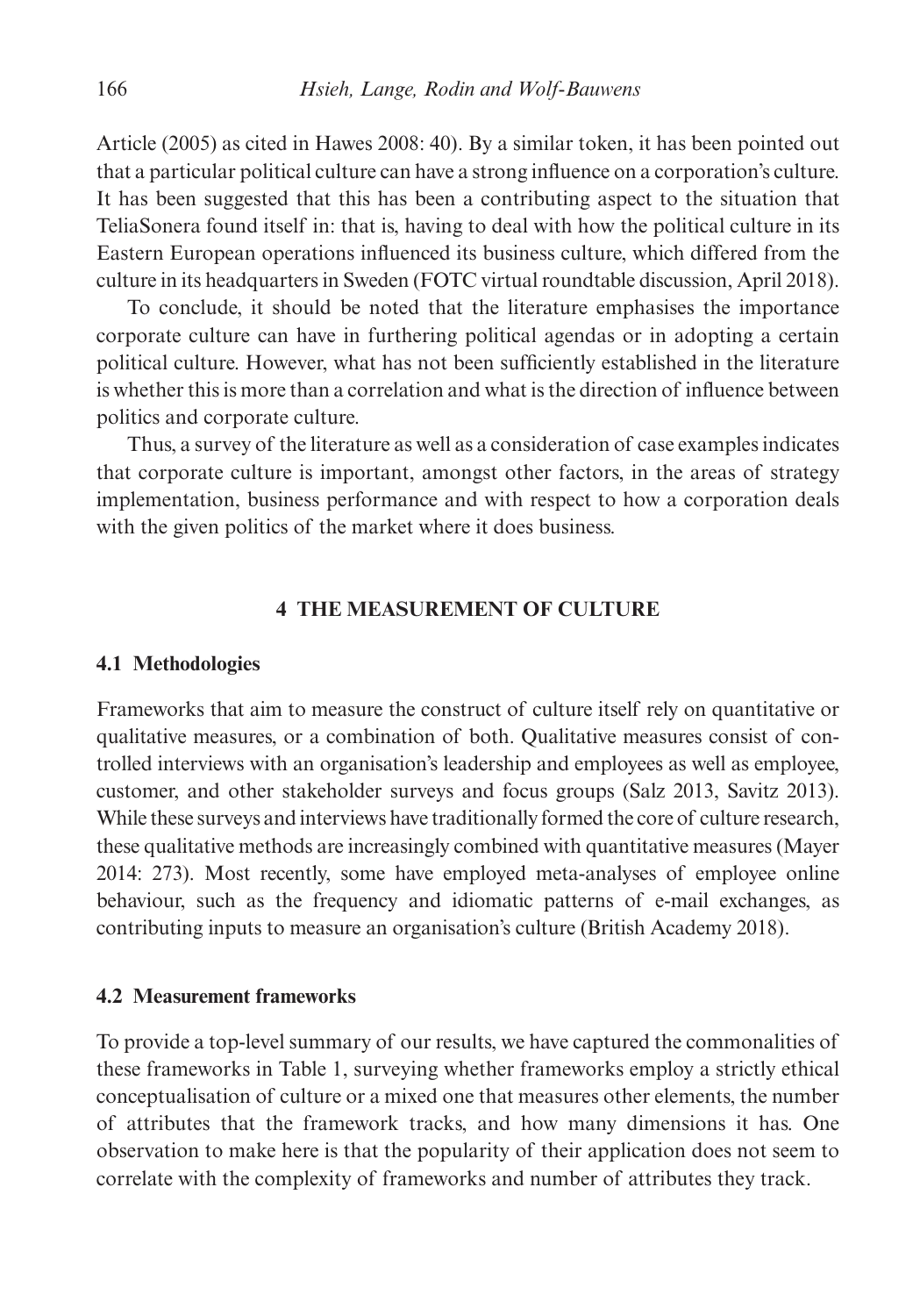| <b>THOICE:</b> COMPUTION OF WIGHT GOOG MORGHAMMICH, HUMOWOTHO. |                           |                                        |                             |
|----------------------------------------------------------------|---------------------------|----------------------------------------|-----------------------------|
| <b>Commonalities of</b><br>frameworks                          | Ethical vs. mixed-ethical | <b>Number of attributes</b><br>tracked | Single vs. multidimensional |
| <b>OCAI</b>                                                    | mixed-ethical             | 4                                      | multidimensional            |
| <b>OCM</b>                                                     | mixed-ethical             | 3                                      | multidimensional            |
| <b>ECQ</b>                                                     | ethical                   | 2                                      | multidimensional            |
| <b>CEV</b>                                                     | ethical                   | 5                                      | unidimensional              |
| <b>OCS</b>                                                     | mixed-ethical             | 4                                      | multidimensional            |
| <b>OCP</b>                                                     | mixed-ethical             | $5 - 7$                                | multidimensional            |
| <b>ECI</b>                                                     | ethical                   | 10                                     | multidimensional            |
| <b>CEVM</b>                                                    | ethical                   |                                        | multidimensional            |
|                                                                |                           |                                        |                             |

**Table 1.** Comparison of widely used measurement frameworks.

In what follows we provide a more elaborate survey of the measures compared in the above table, to give the reader a flavour of how extant approaches attempt to measure the construct of culture. These measurement frameworks either rely on extant definitions of culture similar to or adopting one of the definitions that we surveyed in Section 2, or they propose conceptualisations of their own that can be captured by our proposed integrative definition.

# *Organisational Culture Assessment Instrument (OCAI)*

This influential framework is based on the so-called competing values framework (Quinn & Rohrbaugh 1983) and consists of six questions. These are labelled dominant characteristics, organisational leadership, management of employees, organisation glue, strategic emphases, and criteria for success. Each question contains alternatives that correspond to one of the four organisational values of the Competing Values Framework: clan (commitment to employees, participation and teamwork), adhocracy (dynamic and entrepreneur organisations, cutting-edge output, innovation), hierarchy (formalised and structured organisations, smooth functioning, stability), and market (competitive organisations, increasing market share, productivity). There is evidence that the framework is correlated with important organisational outcomes, such as employee job satisfaction and commitment, customer satisfaction, and market value (Gregory *et al.* 2009, Hartnell *et al.* 2011).

# *Organisational Culture Model (OCM)*

The OCM model aims to provide a dynamic account of organisational culture and consists of three levels: (1) artefacts and symbols, (2) espoused values, and (3) basic underlying assumptions (also known as the Iceberg Theory given that, according to the Scheins' framework, most of the constituent elements of culture are unlikely to be visible). Artefacts concern the surface of an organisation and concern visible elements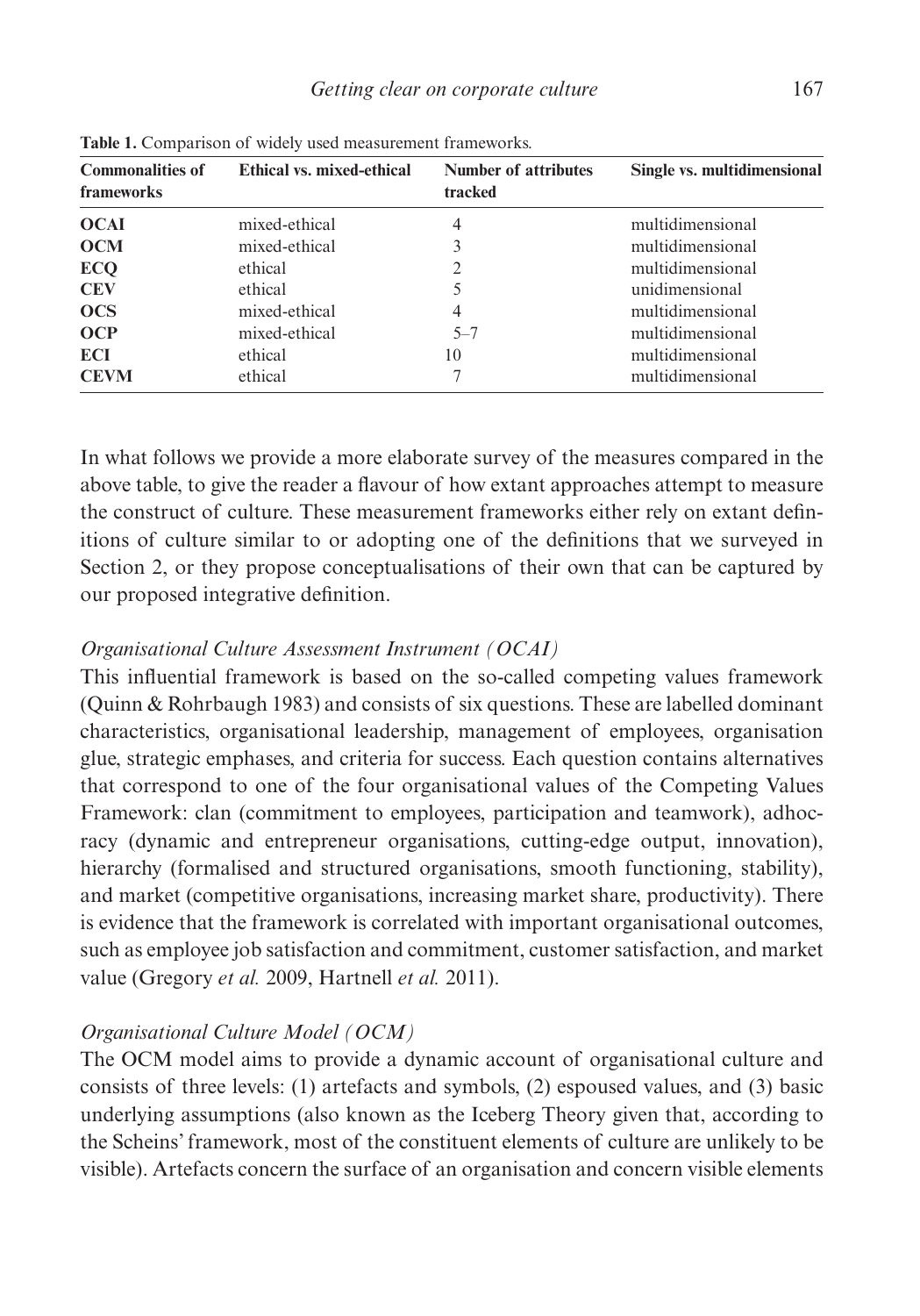of an organisation. Espoused values concern an organisation's standards, values, and rules of conduct. Thirdly, basic underlying assumptions are deeply embedded in organisational culture and experienced as self-evident and unconscious behaviour.

# *Ethical Climate Questionnaire (ECQ)*

The ECQ model is another popular model (Victor & Cullen 1987, 1988). Victor and Cullen define climate as 'the shared perception of what is correct behaviour, and how ethical situations should be handled in an organisation' (Victor & Cullen 1987: 51). The framework has two dimensions to highlight different types of ethical climates. The first is the ethical criterion, which aims to cover three main schools of ethical theory: (a) egoism (maximising of self-interest), (b) benevolence (maximising joint interest), and (c) deontology or principle (adhering to a principle) (Fritzsche & Becker 1984, Williams 1985). The second dimension is called the *locus of analysis* and focuses on one of three potential referents for one's actions: the self (oneself), the local (one's organisation or subunit), and the cosmopolitan (the environment external to the organisation).

# *Corporate Ethics Values (CEV)*

The CEV model's main idea is that an organisation's culture concerns its ethical values. Hunt *et al.* define (1989: 80) corporate ethical values as 'values that help establish and maintain the standards that delineate the "right" things to do and the things "worth doing" ' and develop a five-item measure to assess the ethical values so construed. Several subsequent culture assessments have relied on this operationalisation (Burnaz *et al.* 2010, Douglas *et al.* 2001, Rubin *et al.* 2010, Sweeney *et al.* 2010).

# *Organisational Culture Survey (OCS)*

Denison (1990) and Denison & Neale's (2000) framework uses the same underlying dimensions of the CVF introduced previously, combining the ideas of flexibility versus stability and internal versus external orientation to create a four-cell matrix (clan, adhocracy, hierarchy, market). The OCS is a 60-item survey that consists of four dimensions, which each split into three further sub-dimensions: involvement, consistency, adaptability, and mission. These correspond, inter alia, to the extent to which employees can affect decisions, the extent to which an organisation's beliefs and values align with its policies in practice, the extent to which the organisation can adapt to its environment and customers, and the extent to which the organisation has a clear vision and purpose (Denison 1990, Denison *et al.* 2012, Kotra *et al.* 2012).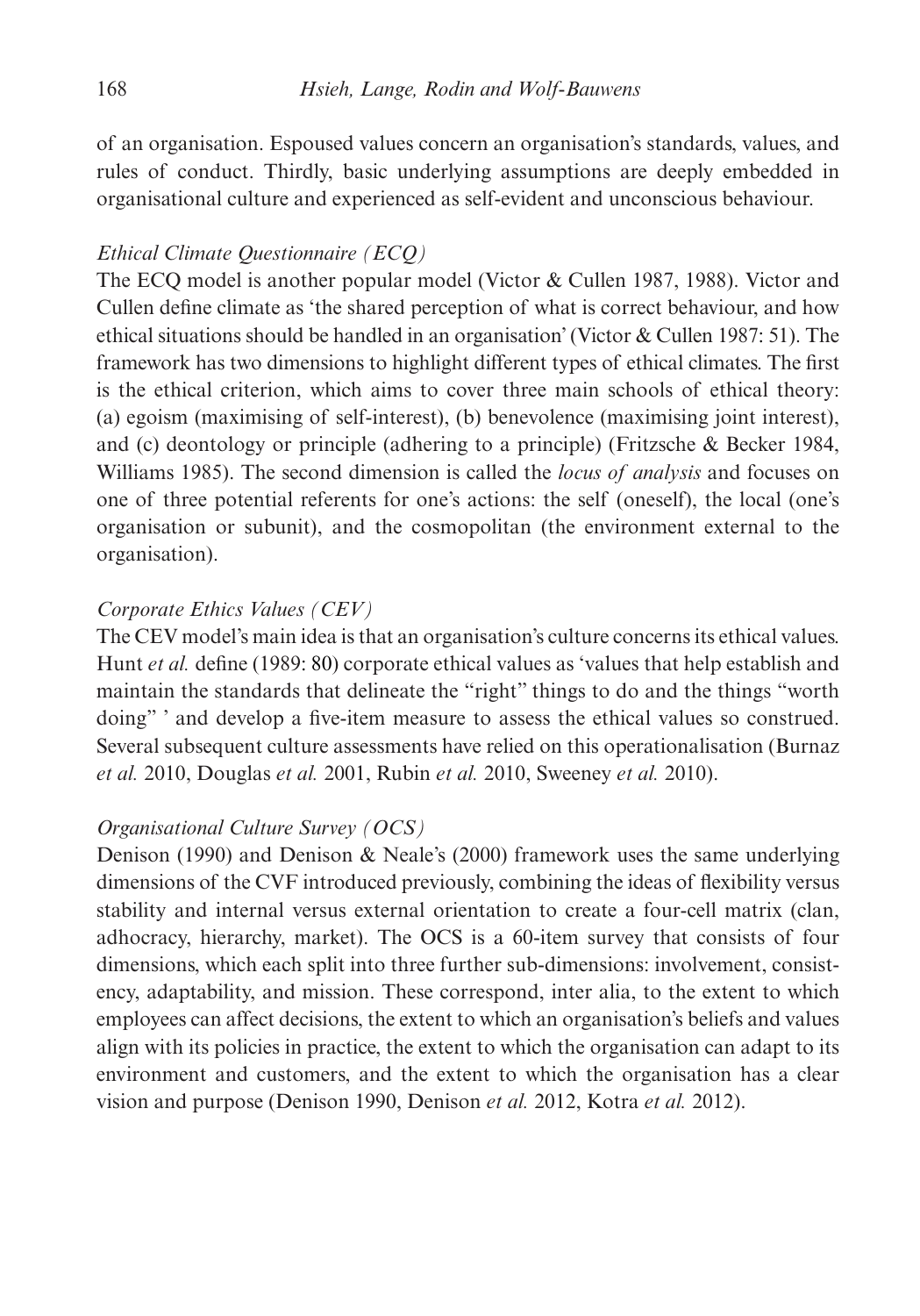# *Organisation Culture Profile (OCP)*

The OCP is another common cultural assessment tool. It is a 54-item survey that asks participants to sort values or attributes from most to least characteristic of their organisation. Relevant dimensions captured by the OCP vary according to study. For example, O'Reilly *et al.* (1991) proposed eight dimensions captured by the OCP: innovation, stability, respect for people, outcome, orientation, attention to detail, team orientation, and aggressiveness; while Chatman and Jehn (1994) modified some of these and Lee and Yu (2004) only confirmed five.

# *Ethical Culture Index (ECI)*

The ECI model seeks to integrate previous literature on culture and climate and defines culture as a 'multidimensional interplay among various "formal" and "informal" systems of behavioural control that are capable of promoting either ethical or unethical behaviour' (Treviño *et al.* 1998: 451). Examples of formal parts of this system include policies, leadership, authority structures, reward systems, and training programmes; examples of informal systems focus on the behaviour of others with respect to ethical norms. The model integrates a 21-item measure based on this definition (subsequently used in several articles: e.g. Key, 1999, Schaubroeck *et al*. 2012, Shi & Chen 2006, Tsai & Shih 2005, Zhang *et al.* 2009a, 2009b) with a 26-item ethical climate questionnaire developed by Victor and Cullen (1987, 1988), resulting in a ten-dimensional measure which covers: ethical environment, employee-focused climate, community-focused climate, obedience to authority, code implementation, self-interest climate, efficiency climate, rules and procedures climate, personal ethics climate, and law and professional codes climate.

# *Corporate Ethics Virtues Model (CEVM)*

The CEV model draws on Solomon's (1992, 1999, 2000, 2004) virtue-based theory of business ethics. Kaptein suggests that virtuous companies can develop a culture that stimulates ethical behaviour and prevents unethical behaviour, and defines corporate ethical virtues as 'the organisational conditions for ethical conduct; they reflect the capacity of an organisation to stimulate ethical conduct of employees' (1998: 924). The CEV model assesses seven key organisational virtues that comprise an organisation's culture: clarity, congruency, feasibility, supportability, transparency, discussability, and sanctionability (Kaptein 1998). The CEV keeps being continuously developed (Kaptein 2011a, 2011b) and several articles have employed the model (Huhtala *et al.* 2011, Webb 2012).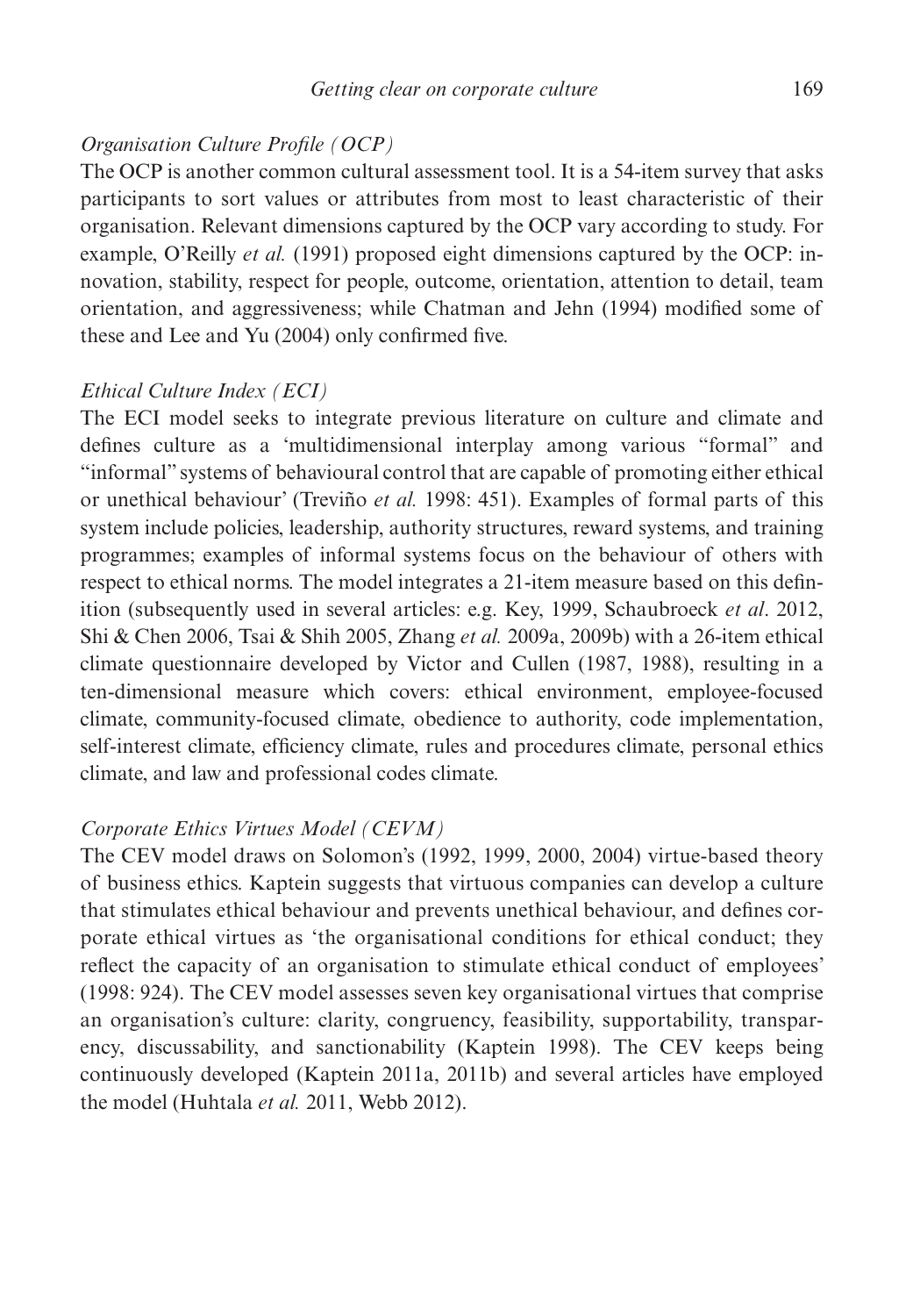## **4.3 Consistency of employed measures**

Most studies use variations of the measurements of culture introduced above that either modify a single measure for a study, combine it with other frameworks, or devise an entirely new measure (for example, some adopt the full 36-item measure, while other studies employ 26- or 16-item versions of the ECQ). For example, work by Pierce and Sweeney (2010) employs five items from Hunt *et al.*'s (1989) approach and combines it with six items from Treviño *et al.* (1998). Work by Koh and Boo (2001) uses a combination of items from Hunt *et al.*, Treviño *et al.*, and Victor and Cullen (1987, 1988). Other studies develop their own conceptualisations, but do not make them explicit in their research (Wittayapoom & Limsuwan 2012). As Mayer thus (2014: 433) observes, 'there is little consistency in the use of measures or manipulations of ethical culture in the literature. Although more than 30 articles have examined ethical culture, the most any one measure or manipulation of ethical culture has been used is six times.'

We note that the rationale for why a given measure of organisational culture has been chosen for a study or why a chosen measures' items have been selected or modified is often not articulated in studies. For example, Webb (2012) merely notes that the measure by Kaptein (2008) proved fruitful for the purpose of the study without specifying further the merits of the chosen approach. Other studies fare better, arguing that some of the adopted items—in this case the focus on law and code and rule dimensions from Victor and Cullen's (1988) typology—are more positively associated with work outcomes at which the research is aimed.

It is worth highlighting that the lack of provision of a rationale for the employment of a given measure is problematic, insofar as not all of them are equally suitable. Rather, the measurement chosen is likely to depend on certain variables, such as the size of an organisation (Halaj 2017: 626). One neglected issue for the measurement literature of organisational culture is consequently to consider the criteria that make the application of a given framework more or less suitable.

# **5 THE OPERATIONALISATION OF CULTURE**

With a better understanding of how corporate culture can be measured, we can now turn to discussing the extent to which culture can be a supporting factor when operationalising organisational changes or making an organisation more attractive as a place to work. Independent of the aim, in order for culture to be more than empty words written on the organisation's wall, culture needs to be embedded in the organisation's practices (Coleman 2013). McKinsey, for example, brands itself as daring to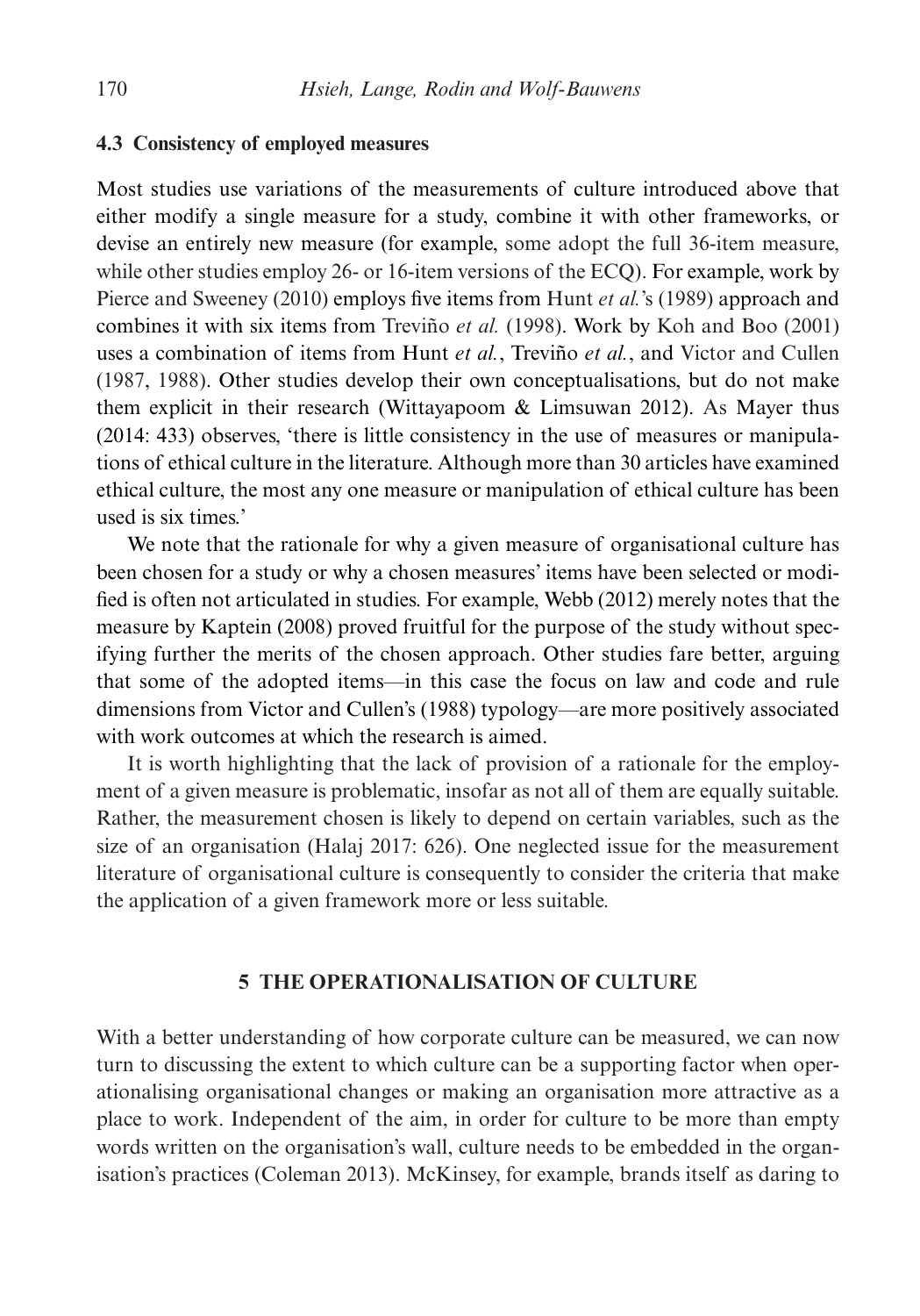tell its clients the 'uncomfortable' but 'real truth'. Likewise, its employees are encouraged to dissent if they think that a superior's proposed solution will have negative results (Coleman 2013: 3).

#### **5.1 Corporate culture and innovation**

One of the key examples of operationalising a corporate culture that fosters innovation has been termed 'innovation parenting' (Ishak 2017). This term is based on a comparison between how parents ensure their children learn the values that are important to the family whilst giving them enough space to develop their own personalities.

'Innovation parenting' refers to a number of different aspects, starting with making sure that employees internalise the values of the company. First of all, this entails that the innovation leaders (for example, chief technologists) live the core values and strategic priorities of the organisation, lead by example, and allow their colleagues enough freedom to explore new business opportunities or different technologies. In other words, corporate culture needs to be *internalised* to allow for successful innovation. Ishak argues that it is crucial to develop a culture of trust in order to give employees sufficient freedom to explore creative ways of problem-solving (Ishak 2017).

For leadership teams, this also means ensuring flat hierarchies and avoiding micromanagement. Arguably, this is what Silicon Valley start-ups have realised and is part of their success. A prominent example of this is Facebook's famous 'Move fast, and break things' motto. To achieve this, Facebook is organised along flat hierarchies and small teams that are actually able to move fast—in terms of team size but also in terms of permissions to take decisions. As Facebook itself states, it is defined by its 'hacker culture—an environment that rewards creative problem solving and rapid decision making' (Facebook 2018). Of course, the ongoing 'Cambridge Analytica scandal' raises questions with respect to what this culture does to the ethical behaviour of the company, but it does appear to further innovation (Feloni 2016).

## **5.2 Culture change and employee's demands**

Research shows that workers prefer flexible and independent work. Companies wanting to respond to workers' preferences should change their culture and can use the latest technology to support this. An example of this are apps that allow employees on storefronts to see where they might be needed more at peak times. Not only does this a quicker response to customer needs but it also gives employees a higher degree of autonomy at their workplace. Autonomy in turn is a value that Millennials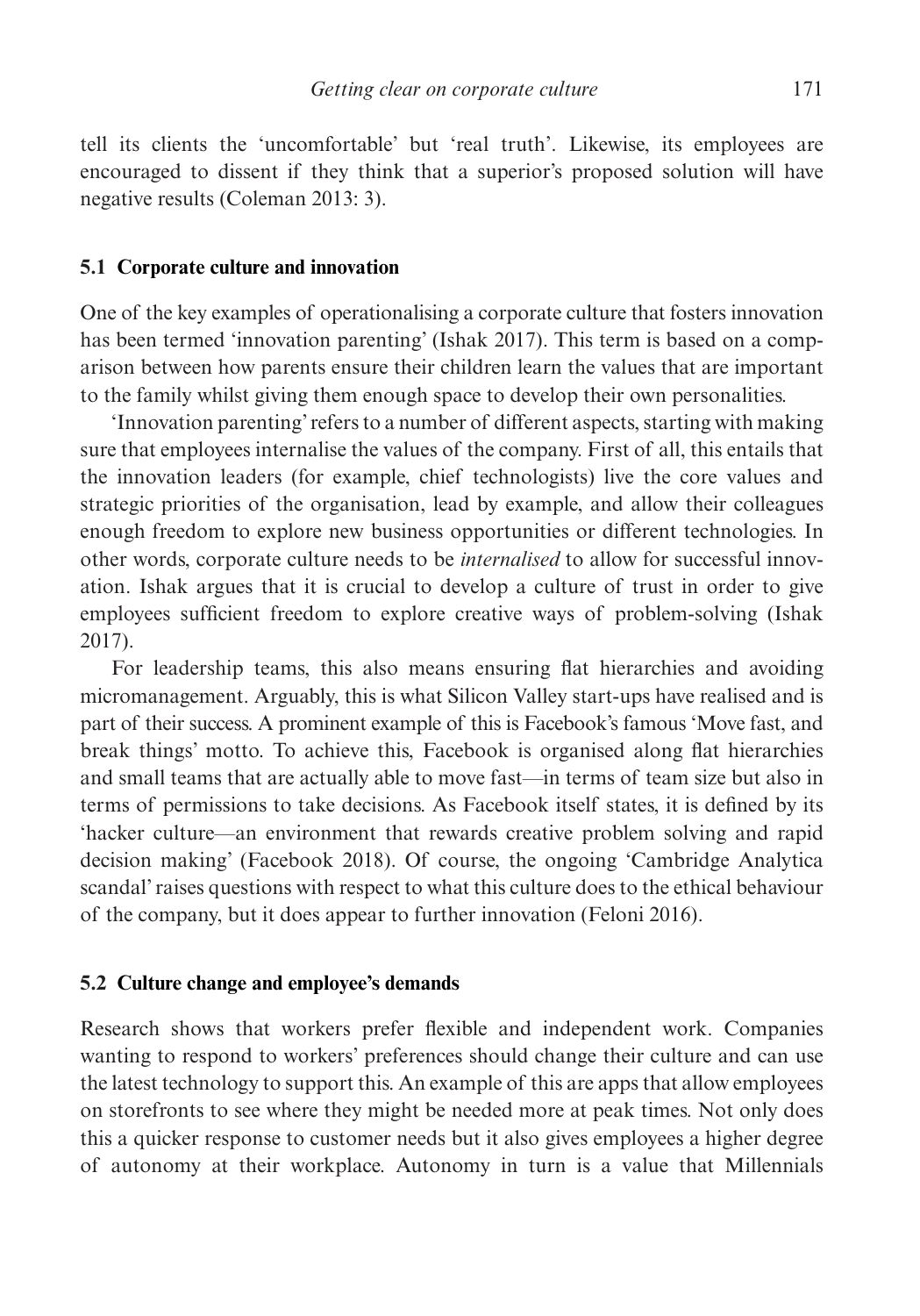particularly demand (FOTC one-day conference, British Academy, May 2018). Importantly, a corporation's culture is crucial in ensuring the quality of work while work is organised in a more flexible and independent way.

The literature also highlights the extent to which corporate culture influences the (mis-)conduct of their employees. For example, culture plays a necessary role in the workplace. Since '[v]alues drive everyday behaviour, helping to define what is normal and acceptable, explaining how things ought to be (for example, staff ought to put customers first). Values provide a framework through which the natural and often difficult conflicts that arise in people's day-to-day work can be resolved' (Salz 20013: 79–80). The FSB report also finds that culture is an important factor with respect to misconduct or industry hazards: 'In some cases the culture was limited to the organisation, but in others it was the culture of the industry as a whole' (FSB 2017: 65).

Corporate culture is also linked to having an impact on individuals' behaviour (outside the workplace). For example, Schlicht (2004) who analyses whether individuals in 'capitalism' tend to be, as is often assumed, selfish and competitive and finds that, 'In cases where motivation, involvement, and commitment are important, selfishness may be outcompeted by generosity' (241). Along similar lines, Williamson *et al*. (2009) find that there is a link between culture (responded to by different kinds of rewards) and employees' behaviour (in this case: commitment). The example of the Chinese government relying on corporate culture to form loyal citizens also points to this. Here, as Hawes argues, corporate culture helps corporations to 'produce' employees who are well educated, cultivated, and highly motivated as well as loyal citizens (Hawes 2008: 42).

# **5.3 Corporate culture and space**

An organisation's building or the way the offices are designed can be a significant contributing factor in operationalising culture. There are a number of examples that illustrate this relationship. Commonly cited is Pixar's open atrium, which facilitates employees running into each other coincidentally and chatting about new ideas and problems they are currently facing (Coleman 2013). Google is known for creating office environments that resemble living rooms, jungles, or libraries and thereby hoping to inspire their employees' creativity. Although the literature lacks large-scale empirical examples establishing more than a correlation between innovative office spaces and innovative business ideas, the literature seems to be rather confident that these kinds of relationships (for example, between open office spaces and increased collaboration) exist (Coleman 2013).

Culture can also be implemented through the choice of office locations. In Europe, major concentrations of start-ups exist in London, Berlin, and Lisbon. Although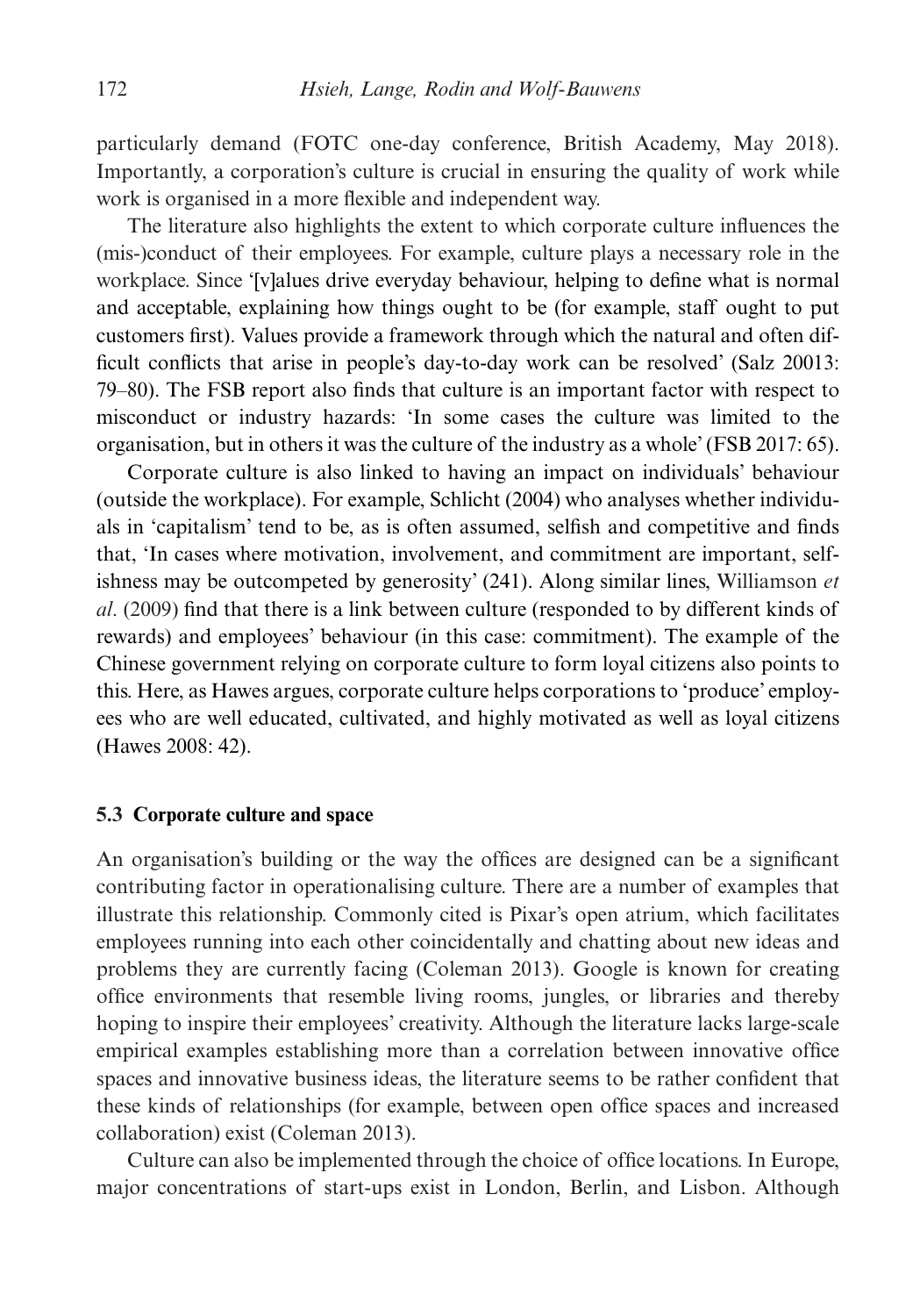some authors recognise the initial reasons for this being linked to inexpensive office space, it is widely held that many organisations are now choosing these cities as employees find it attractive to live there. Companies based in Berlin, and preferably having chosen to revamp an old industrial complex as their office space, are considered to be 'avant-garde' (examples are Zalando, RocketInternet).

# **5.4 Corporate culture change and (gender) diversity**

'Empowerment and skill-building, not shaming and blaming, are key to engaging men as advocates for change.'

Prime (2013)

The attention on issues surrounding diversity has increased significantly. Two main reasons seem to be the key drivers of the increased attention on diversity. The first is that research has shown that diverse teams are more productive.<sup>3</sup> The second one is egalitarian: focussing on the injustice of excluding certain gender or ethnic groups from private corporations. It is not the aim of this paper to assess whether or not the reasons for focussing on increasing diversity in corporations are justified.<sup>4</sup> What we focus on instead is the research which has been conducted with respect to the question to what extent corporate culture has an influence on diversity.

# **5.5 Single-gender dominated culture**

Examples of male-dominated business culture are plentiful. A study by the headhunting firm Harvey Nash together with Inspire has found that '[m]ale-dominated corporate culture is the biggest barrier for women reaching board level' (Newcombe 2013): 25 per cent of the respondents (600 directors, CEOs, and senior executives) report the belief that male-dominated culture is the 'single biggest barrier to progression' (Newcombe 2013). It is not uncommon that a predominantly male corporate culture will lead women to leave their employer, with the result that, if women leave their corporate careers early, 'organisations risk disconnecting with their customers, weakening their competitive edge and missing out on further opportunities. This isn't a talent issue, it's simply a bottom-line business issue' (A. Bailey, as cited in Newcombe 2013).

<sup>&</sup>lt;sup>3</sup> According to Desvaux *et al.* (2010) 'companies with top quartile representation of women in executive committees perform significantly better than companies with no women at the top.' On average, they have 47 per cent more return on equity and 55 per cent more average earnings before taxes (Devillard *et al.* 2013).

<sup>4</sup>For further information regarding the importance of female representation on boards, see Higgs (2003).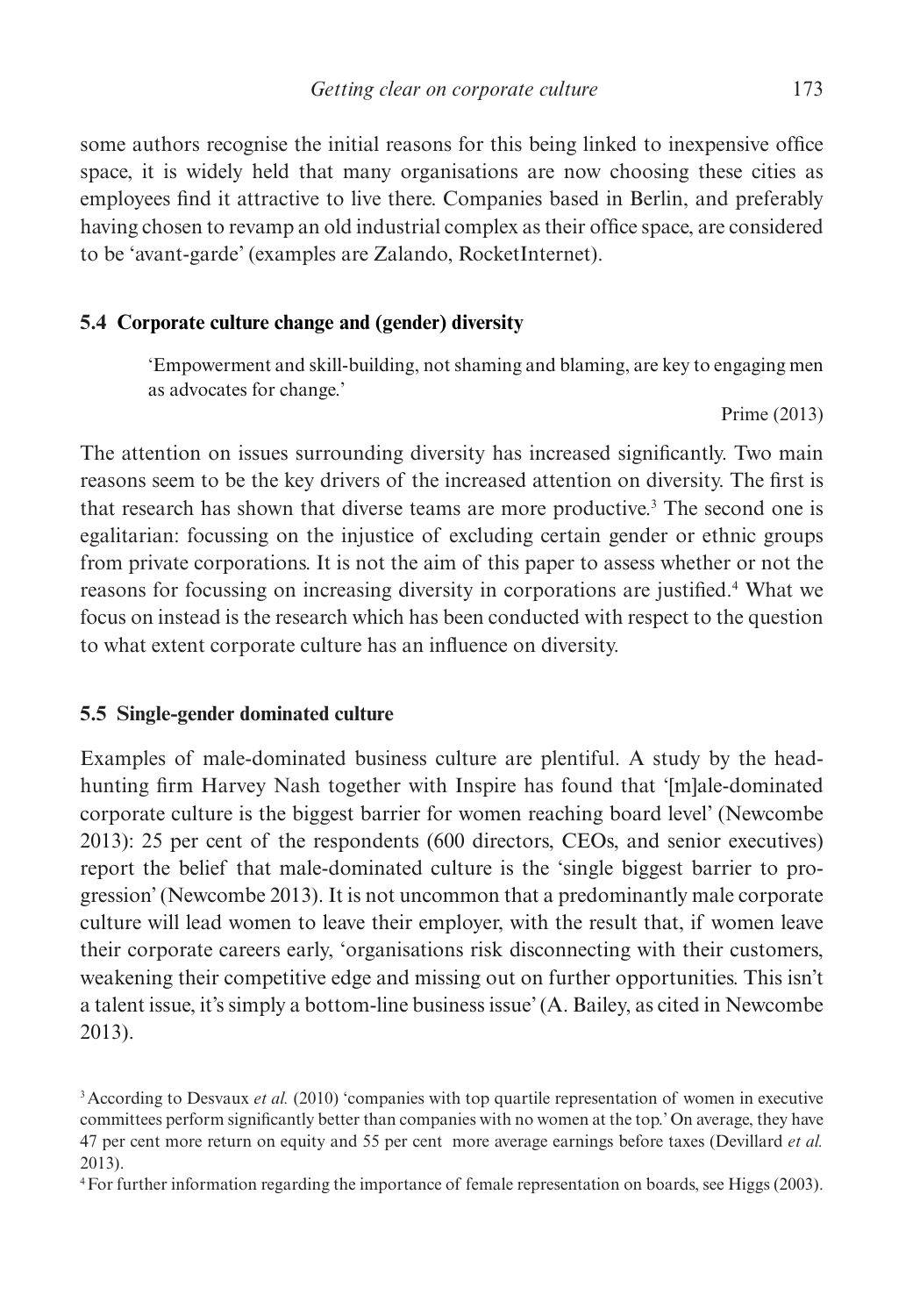How prevalent can such a predominantly male (or female) culture be, one might wonder. Cohen (2013) finds that there are areas in which gendered segregation is the norm. In the United States, 26 per cent of workers are in professions which are dominated by a single sex (90 per cent single sex). Prominent examples include truck drivers and nurses. Among the 69 per cent of workers who work in 'merely very-segregated' occupations, they are 'at least two-thirds single sex' (Cohen 2013). This includes, primary teachers, for example. Cohen takes these to highlight how common sexual harassment can be where the culture is male dominated: She concludes that 'just like peer culture can prevail over parents' grownup interventions when it comes to socialising adolescents, workplace culture spills over into family life, as men in male-dominated jobs (such as police officers) or female-dominated jobs (where their masculinity is threatened) [can] perpetrate violence at home' (Cohen 2013).

#### **5.6 Mainstream-identity dominated culture**

The negative effects of an exclusive corporate culture are, however, not only linked to gender. Prime (2013), for example, emphasises the negative effects of a predominantly *white* male culture. She argues that '[t]aking advantage of workplace diversity is one of the critical challenges of leadership. Organisations with a track record of developing leaders from a particular background are likely to be suffering from diversity, inclusion, and leadership problems at the same time.' The question is, where does a 'white-male-dominated culture' begin and how can you change it. The example of Rockwell Automation (a global engineering company) trying to diversify its North American sales division provides a good example. Instead of just having the aim of 'diversification' tagged to its recruiting strategy, Rockwell focussed on changing its (white-male-dominated) culture first. This involved, first and foremost, understanding what makes the experiences of white males different from those of other identity groups. This involved a series of workshops that would allow Rockwell's employees to reflect on the advantages their identity would bring them and how their experiences at work were different from those of people from other identity groups. A study that was conducted after these workshops showed that these exercises did 'have a transformative effect, shifting both the mindsets and behaviors of participants' (Foust-Cummings *et al.* 2012).

Among other things, this example shows well the extent to which *awareness* and shifting the *mindset* can be crucial first steps to changing the culture. As Prime puts it, 'This [was] a critical lesson for other organisations: rather than feeling responsible for group-based inequities that they did not create, white male managers should feel empowered and equipped to lead the creation of an inclusive workplace' (Prime 2013).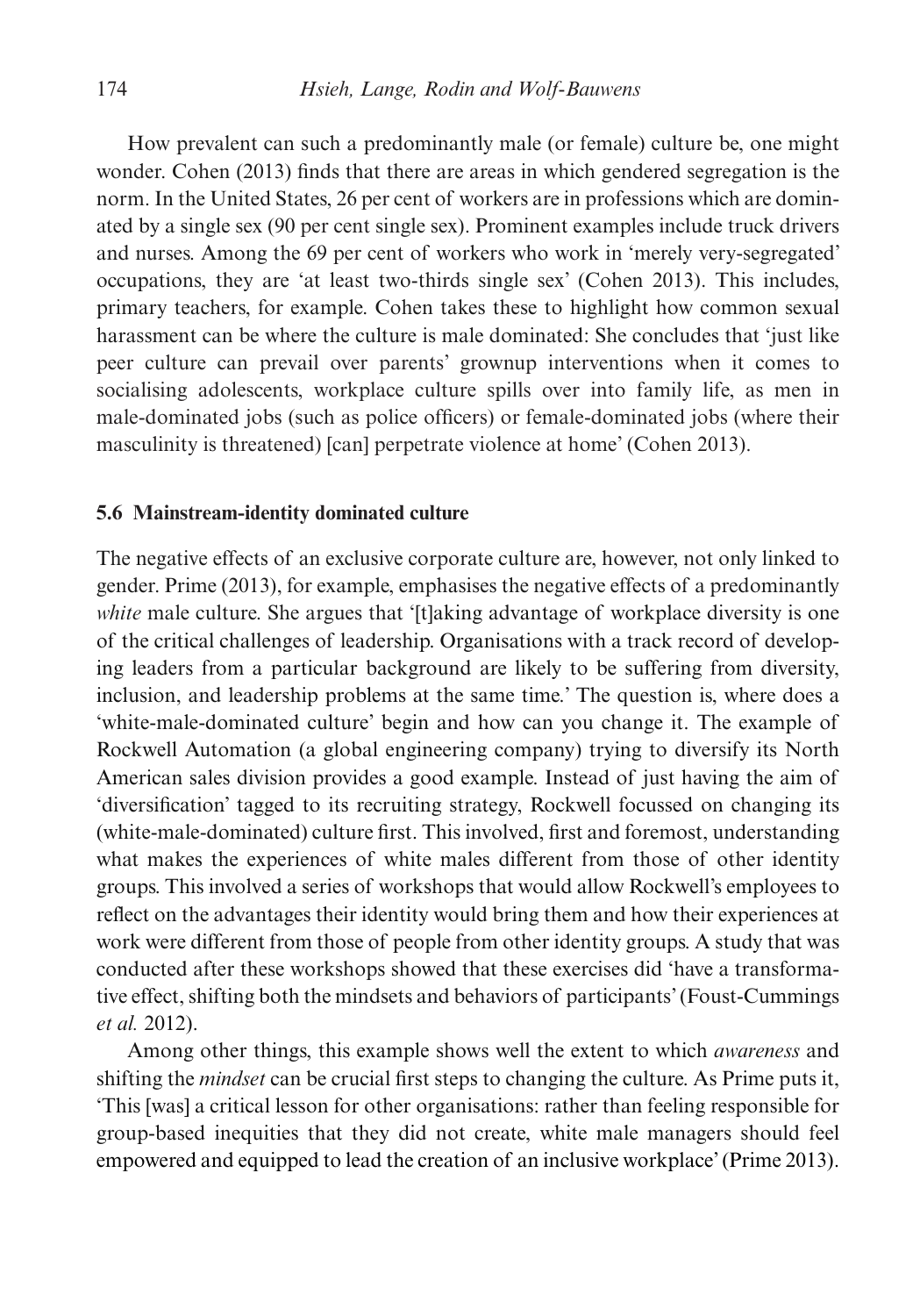# **5. 7 Leadership and culture change**

Before we close, let us consider the role of leadership in culture change. Here we want to pay particular attention to the ways in which leadership has been seen to relate to organisational culture change and to what extent culture can be managed.

The literature on leadership culture change can be divided into two extreme camps: the view according to which leaders have little to no influence on culture and the view according to which they have strong influence, with a more moderate position falling between these two. Examples of incompatibilist positions are those of Meek (1988), Alvesson and Berg (1992), and Martin and Siehl (1983: 53). The latter see the influence that managers can have on culture as only very limited: 'It may be that cultures cannot be straightforwardly created or managed by individuals. Instead, cultures may simply exist and managers may capitalize on culture effects they perceive as positive or minimize those perceived as negative.' Compatibilist positions are proposed by Tichy (1982), Turnstall (1983), Cameron and Quinn (2011), and Deal and Kennedy (1982), who break down culture change into a series of steps.

In addition to the above discussion regarding the relationship between culture and innovation, it has also been proposed that leaders have a significant impact on creating an innovation culture. Closely related to this are well-known examples of companies where the founder of the company has a significant impact on corporate culture. Mark Zuckerberg for Facebook or Steve Jobs for Apple come to mind. With respect to Facebook, this influence is particularly visible. As a company that was (allegedly) started in Zuckerberg's dorm room, it is among the few top US corporations where the CEO only wears a suit when he hast to testify in front of Congress. Appearance aside, the influence of Zuckerberg's ambition and technology-driven mindset defines Facebook's culture as whole (British Academy 2018).

More moderate positions acknowledge that the extent to which leaders can influence and manage organisational culture depends on a multitude of factors, such as the stage of an organisation's life cycle, whether it is in its early or more mature stage; the level of the organisation (subunit or entire organisation); the presence of a need for change (for example, due to a crisis); and the ability of the relevant leaders (Louis 1985; see also Alvesson & Sveningsson 2008). For example, Lundberg (1985) proposes a range of conditions that make change in an organisation's culture feasible for its leadership, where whether these conditions obtain determines the likelihood that the change will be successful. He proposes four conditions: external enabling conditions, which concern the existence of threats in the external environment; internal enabling conditions, which relate to the intra-organisational capabilities to make culture change successful; precipitating pressures, which concern performance demands, or crises (real or perceived); and triggering events, which are understood as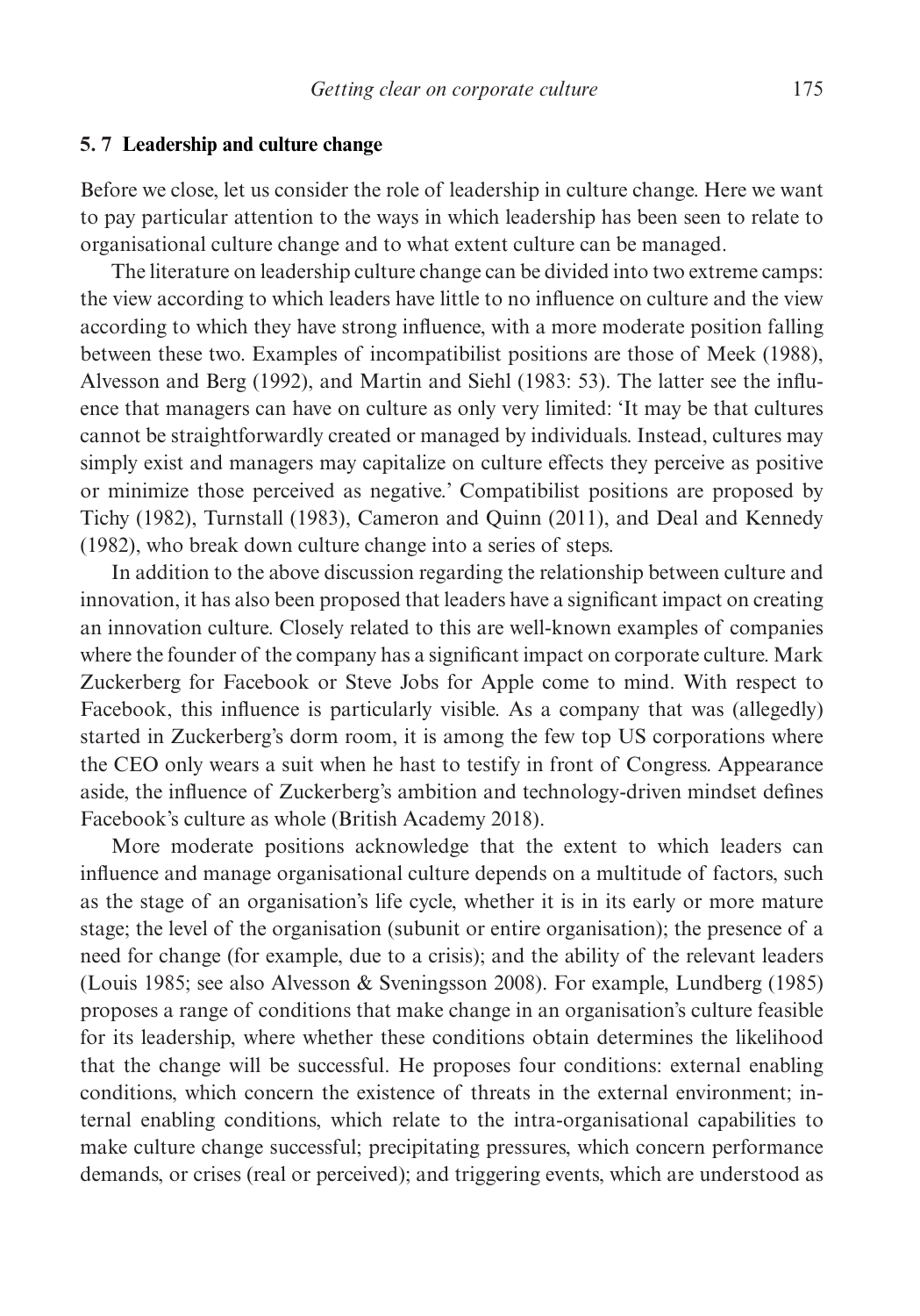the most proximal conditions for culture change, involving large changes to the organisation's environment, such as radical changes in the management team.

This section has shown that corporate culture can be operationalised and changed in a number of different ways. The areas that the current literature highlights are the extent to which a certain corporate culture can further (hinder) innovation. We have also discussed how corporate culture can be used to capture employees' changing demands and needs and that the implementation of culture is not restricted to workshops and value statements, but can be as concrete as designing the workspace in a particular way. Lastly, it has been shown that culture is an important element in increasing diversity and that, on the whole, leadership is seen to be instrumental to implementing (or changing) culture.

# **6 CONCLUSION AND OUTLOOK FOR FUTURE RESEARCH**

# **6.1 Future research on culture**

In the context of the future of the corporation, this paper has reviewed recent contributions on corporate culture. We have started by organising the various ways in which culture is understood in the literature (Section 2), why it is important (Section 3), how it can be measured (Section 4), and, lastly, how culture can be implemented and changed (Section 5). We proposed that the various definitions of culture display five key features: culture is understood as a social, scalar, multi-layered phenomenon that is concerned with values and related to action. Section 3 highlighted that culture is significant with respect to the implementation of strategy, business performance, and to how a corporation deals with the socio-political context within which it is situated. With these insights in mind, Section 4 provided an overview of the different measurement methods to capture the (potential) effectiveness of culture. The final section discussed different ways in which culture can be operationalised.

Based on our survey of the culture literature, the following points of interest for further research for each of our dimensions can be identified:

- A clear conceptual definition of culture that encompasses the five features that we highlighted and explains how, if at all, culture relates to the conceptual construct of organisational climate.
- Further evidence on the (causal) relationship between areas in which culture is considered to be important (especially with respect to culture and politics).
- There is a need for a closer examination of the conditions that influence the appropriateness of different measurement frameworks of the construct of culture.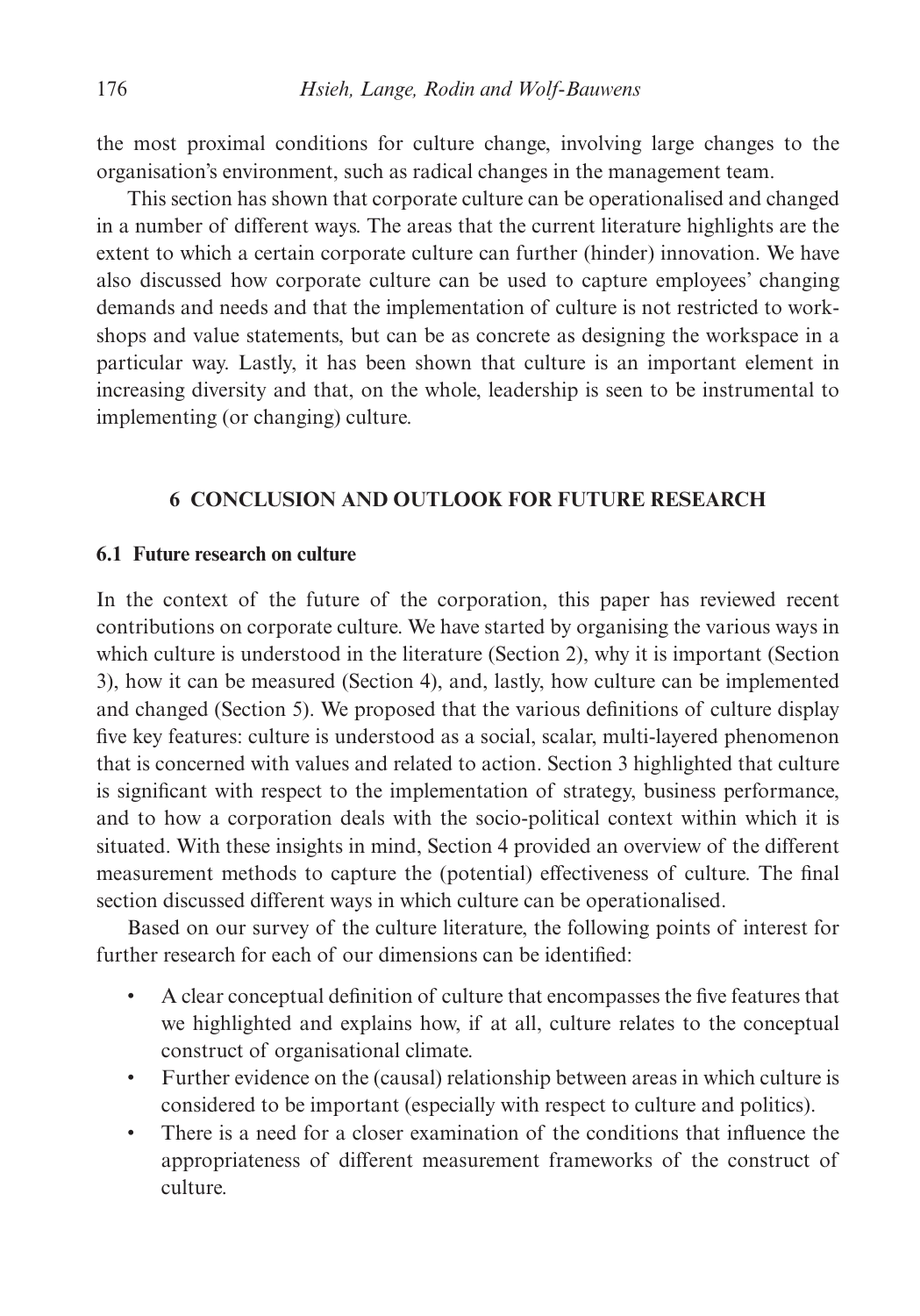• A coherent study of best (and worst) practice examples of the operationalisation of culture. Currently, the literature is (mostly) based on anecdotal evidence, with different measures for the success of the operationalisation of culture. The insights would be strengthened by a more holistic study of different approaches to operationalising culture.

# **6.2 Future research: culture and purpose**

Throughout this discussion it has become clear that culture alone is only one ingredient of the recipe that leads to a (good) corporation of the future. Culture is closely connected to a number of areas, most closely to the question of the corporation's purpose, which is something that our interviewees highlighted (see also British Academy 2018). Some might want to argue that a specific culture can shape the way the corporation understands its role in society: that is, its social purpose. However, others emphasise that purpose is the foundation for culture. Salz, for example, emphasises that '[c]ulture … gets determined by the way the group shares and acts upon its collective sense of purpose' (Salz 2013: 79). Furthermore, employee surveys demonstrate two crucial findings: first, that employees consider a workplace to be a 'good' one if they experience a sense of meaning or purpose in their work and, secondly, if the culture of the corporation is such that employees feel included and treated fairly. Whereas it might be easier to put these values into practice in environments of higher skilled work, it is particularly important to do so for lower skilled work environments as well. Research from the MGI shows that, even in environments which are traditionally considered to be particularly apt to award pay rises, the increase in remuneration becomes less important to employees vis-à-vis non-material values.

However, this kind of research shows only that there *is* some kind of influence between the purpose of a corporation, its culture (and employees' attitude to work). Based on this review, some immediate next steps to address in future research are thus:

- The direction and kind of influence between corporate culture and purpose: For instance, the exact relationship between corporate culture and purpose should be clarified. Is the achievement of an organisation's purpose dependent on its culture? What is the causal direction of fit between the two constructs?
- Possibility and potential success of a combined measurement framework: Insofar as both culture and purpose are inextricably linked, can they be measured in a combined framework? If so, how can they be measured in a combined framework?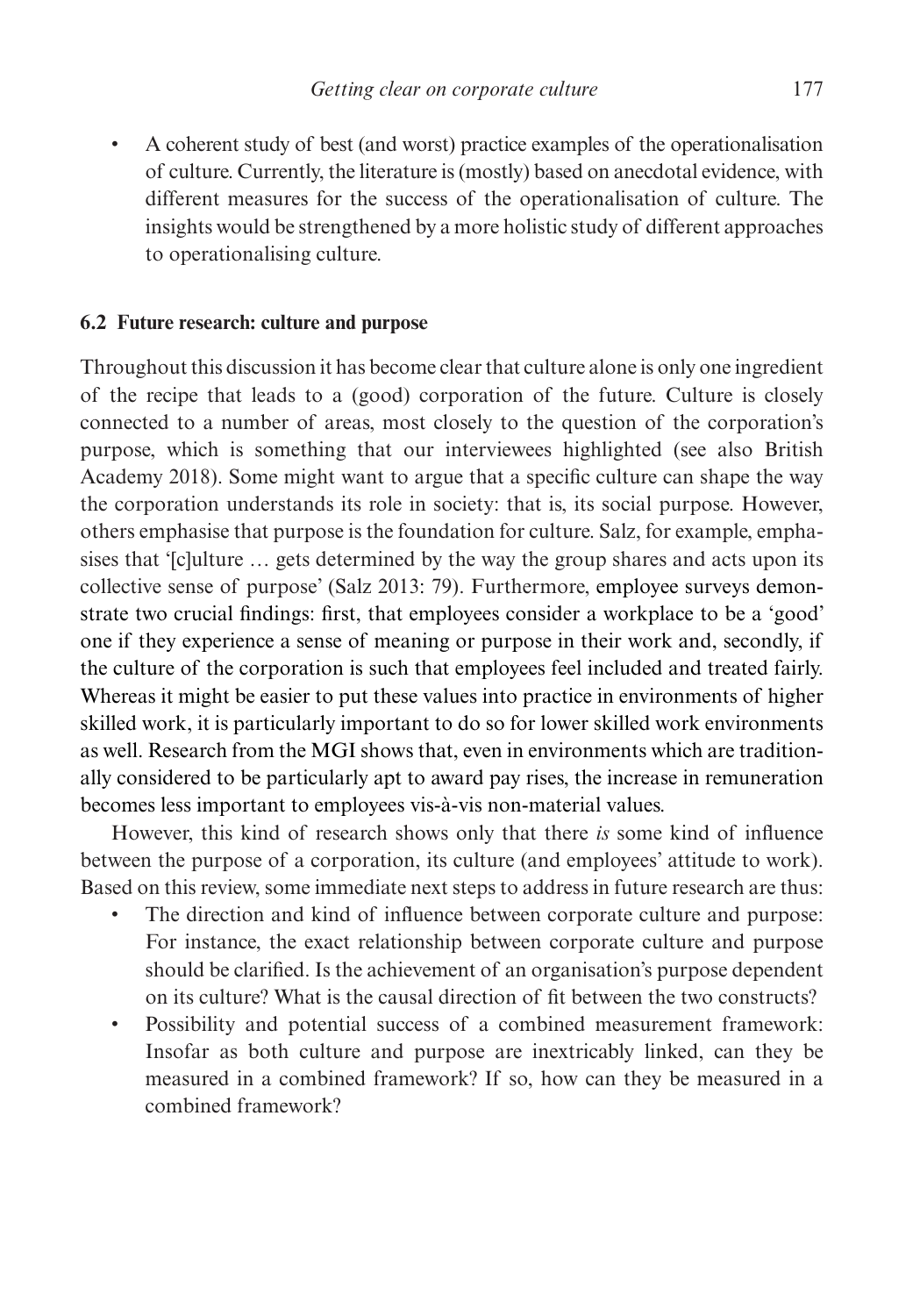- The role of leadership for the operationalisation of both corporate culture and influence: It seems clear that the leadership has *an* influence on corporate culture. However, the existing literature does not sufficiently discuss evidence of the importance of the leadership's focus on culture. Moreover, the discussion could profit significantly from an in-depth analysis of best-practice examples of how the leadership can implement culture change.
- The current research on both purpose and culture shows that the two are very closely linked. Hence, the field would benefit from a systematic study along the dimensions suggested here.

#### **Acknowledgements**

The authors would like to thank the participants of the British Academy's Roundtable discussions on the Future of the Corporation for their valuable input and challenges to an earlier draft of this article. Furthermore, the authors are particularly grateful to the speakers and discussants who participated at the *Future of the Corporation* Conference, held at the British Academy in May 2018. The contributions and discussions here, were of great help in further developing this paper.

Particular thanks are to be extended to the British Academy for giving us the opportunity to do this research and for the great collegial work throughout the research and writing process.

#### **REFERENCES**

- Alvesson, M. (1993), *Cultural Perspectives on Organizations* (Cambridge, Cambridge University Press). Alvesson, M. (2002), *Understanding Organizational Culture* (London, SAGE).
- https://doi.org/10.4135/9781446280072
- Alvesson, M. & Berg, P. (1992), *Corporate Culture and Organizational Symbolism* (Berlin, Walter de Gruyter). https://doi.org/10.1515/9783110136074
- Alvesson, M. & Sveningsson, S. (2008), *Changing Organizational Culture: Cultural Change Work in Progress* (New York, Routledge).

Arrow, K. J. (1974), *The Limits of Organization* (New York, W. W. Norton).

Ashkanasy, N. M., Wilderom, C. P. M., & Peterson, M. F. (eds) (2000), *Handbook of Organizational Culture and Climate* (Thousand Oaks, CA, SAGE).

- Burnaz, S., Ataken, M. G. S., Topcu, Y. I. & Singhapakdi, A. (2010), 'An Exploratory Cross-cultural Analysis of Marketing Ethics: The Case of Turkish, Thai, and American Businesspeople', *Journal of Business Ethics*, 90: 371–82. https://doi.org/10.1007/s10551-010-0422-4
- British Academy (2018), Roundtable Discussion on the Corporate Culture Workstream, British Academy, London.
- Boyce, A., Nieminen, L. R. G., Gillespie, M. A., Ryan, A. M. & Denison, D. R. (2015), 'Which Comes First, Organizational Culture or Performance? A Longitudinal Study of Causal Priority with Automobile Dealerships', *Journal of Organizational Behavior*, 36: 339–59.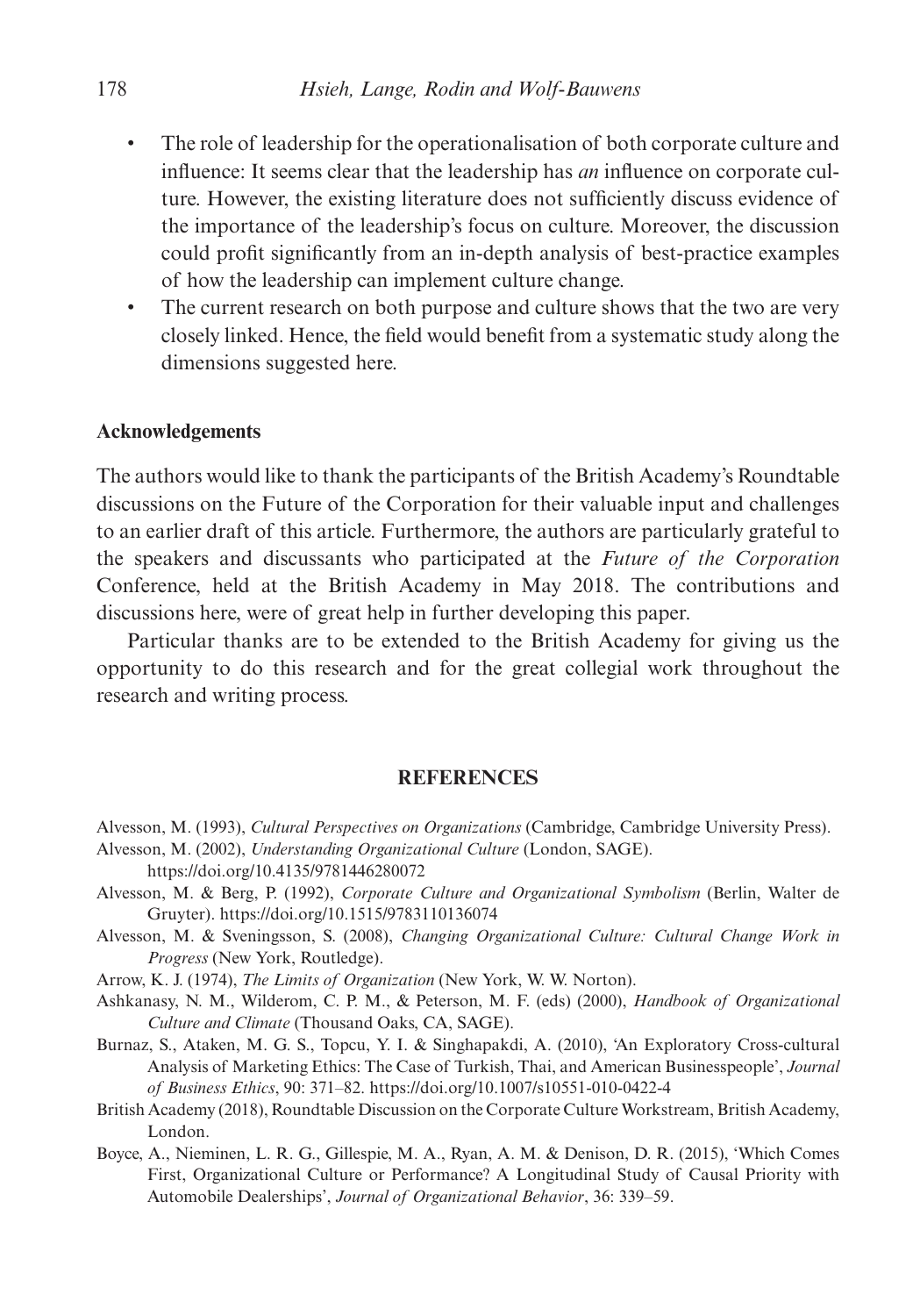https://doi.org/10.1002/job.1985

- Cameron, K. S., & Ettington, D. R. (1988), 'The Conceptual Foundations of Organizational Culture', in J. C. Smart (ed.) *Higher Education: Handbook of Theory and Research* Volume 4 (New York, Agathon), 356–96.
- Cameron, K.S. & Quinn, R. E. (1999), *Diagnosing and Changing Organizational Culture* (Reading, MA, Addison-Wesley).
- Chatman, J. A. & Jehn, K. A. (1994), 'Assessing the Relationship Between Different Levels of Leadership in Predicting Self- and Collective Efficacy: Evidence for Discontinuity', *Journal of Applied Psychology*, 87: 549–56.
- Cohen, P. N. (2013), 'The Persistence of Workplace Gender Segregation in the US', *Sociology Compass*, 7: 889–99. https://doi.org/10.1111/soc4.12083
- Coleman, J. (2013), 'Six Components of a Great Corporate Culture', *Havard Business Review.* https://hbr.org/2013/05/six-components-of-culture
- Crémer J. (1993), 'Corporate Culture and Shared Knowledge', *Industrial and Corporate Change*, 2: 351–86.
- Deal, T. E., & Kennedy, A. A. (1982), *Corporate Cultures* (Reading, MA, Addison-Wesley).
- Denison, D. R. (1990), *Corporate Culture and Organizational Effectiveness* (New York, Wiley).
- Denison, D. R. (1996), 'What is the Difference Between Organizational Culture and Organizational Climate? A Native's Point of View on a Decade of Paradigm Wars', *Academy of Management Review*, 21: 619–54. https://doi.org/10.5465/amr.1996.9702100310
- Denison. D. R. & Neale, W. S. (1996), *Denison Organizational Culture Survey* (Ann Arbor, MI, Aviat).
- Denison, D. R., Nieminen, L. & Kotrba, L. (2012), 'Diagnosing Organizational Cultures: A Conceptual and Empirical Review of Culture Effectiveness Surveys', *European Journal of Work and Organizational Psychology*, 23: 145–61*.* https://doi.org/10.1080/1359432X.2012.713173
- Desvaux, G., Devillard, S. & Sancier-Sultan, S. (2010), 'Women Matter, Gender diversity at the Top of Corporations: Making it Happen', *Women Matter 2010*, McKinsey & Company.
- Detert, J., Schroeder, R. & Mauriel, J. (2000), 'A Framework for Linking Culture and Improvement Initiatives in Organizations', *The Academy of Management Review*, 25: 850–63. https://doi.org/10.5465/amr.2000.3707740
- Devillard *et al.* (2013), 'Gender Diversity in Top Management: Moving Corporate Culture, Moving Boundaries', *Women Matter 2013*, McKinsey & Company*.*
- Douglas, P. C., Davidson, R. A. & Schwartz, B. N. (2001), 'The Effect of Organizational Culture and Ethical Orientation on Accountants' Ethical Judgments', *Journal of Business Ethics*, 34: 101–21. https://doi.org/10.1023/A:1012261900281
- Facebook (2018), 'Culture'. https://newsroom.fb.com/company-info/ [accessed: 8 May 2018].
- Feloni, R. (2016), ' The 5 Values Facebook Looks for in Every Employee', *Business Insider UK*. http://uk.businessinsider.com/facebook-core-values-2016-2?r=US&IR=T
- Fritzsche, D. J., & Becker, H. (1984), 'Linking Management Behavior to Ethical Philosophy', *Academy of Management Journal*, 27: 166–75.
- FSB (2017), 'Stocktake of Efforts to Strengthen Governance Frameworks to Mitigate Misconduct Risks', Financial Stability Board.

http://www.fsb.org/2017/05/stocktake-of-efforts-to-strengthen-governance-frameworks-to-mitigatemisconduct-risks/

Foust-Cummings, H. Prime, J., Salib, E. R. (2012), 'Calling All White Men: Can Training Help Create Inclusive Workplaces?', *Catalyst*.

http://www.catalyst.org/knowledge/calling-all-white-men-can-training-help-create-inclusiveworkplaces

Goran, J, Srinivasan, R. & LaBerge, L. (2017), 'Culture for a Digital Age', *McKinsey Quarterly*, July. https://www.mckinsey.com/business-functions/digital-mckinsey/our-insights/culture-for-adigital-age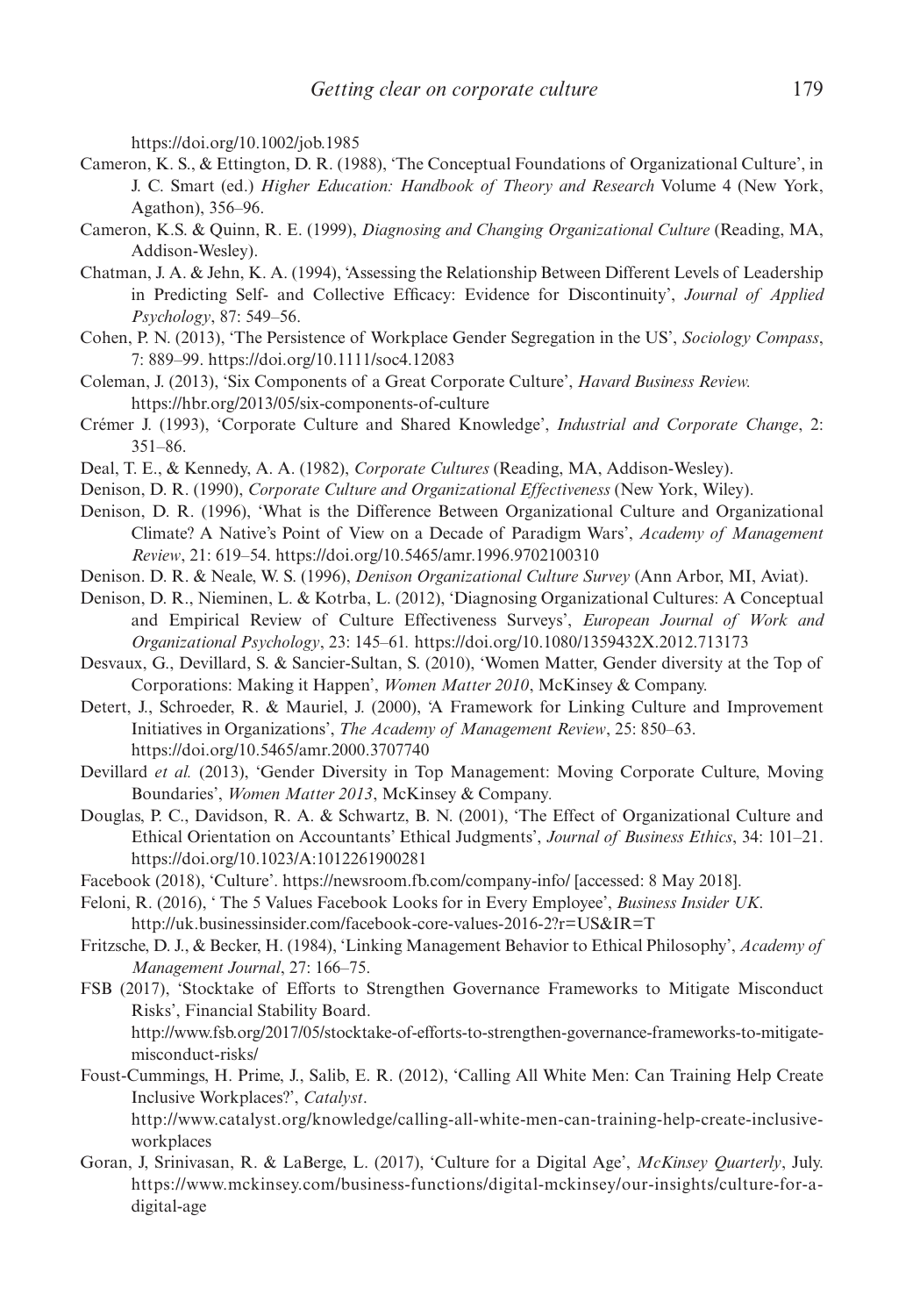- Gregory, B.T., Harris, S. G., Armenakis, A. A. & Shook, C. L. (2009), 'Organizational Culture and Effectiveness: A Study of Values, Attitudes, and Organizational Outcomes', *Journal of Business Research*, 62: 673–9. https://doi.org/10.1016/j.jbusres.2008.05.021
- Groysberg, B., Lee, J., Price, J. & Cheng, J. Y.-J. (2018), 'The Leaders Guide to Corporate Culture', *Harvard Business Review*.

https://hbr.org/product/the-leaders-guide-to-corporate-culture/R1801B-PDF-ENG

- Halaj, Martin (2017), 'How to Measure the Safety Culture of Organizations', in *CBU International Conference Proceedings. 5*, 622–6. https://doi.org/10.12955/cbup.v5.996
- Hartnell, C.A., Ou, A. Y. & Kinicki A. (2011), 'Organizational Culture and Organizational Effectiveness: A Meta-analytic Investigation of the Competing Values Framework's Theoretical Suppositions', *Journal of Applied Psychology*, 96: 677–94. https://doi.org/10.1037/a0021987
- Hawes, C (2008), 'Representing Corporate Culture in China: Official, Academic and Corporate Perspectives', *The China Journal*, Number 59: 33–61. https://doi.org/10.1086/tcj.59.20066379
- Higgs, D. (2003), *Review of the Role and Effectiveness of Non-executive Directors*, Department of Trade and Industry, UK, http://www.ecgi.org/codes/documents/higgsreport.pdf [Last accessed: 05/05/2018].
- Huhtala, M., Feldt, T., Lamsa, A., Mauno, S. & Kinnunen, U. (2011), 'Does the Ethical Culture of Organisations Promote Managers' Occupational Well-being? Investigating Indirect Links via Ethical Strain', *Journal of Business Ethics*, 101: 231–47. https://doi.org/10.1007/s10551-010-0719-3
- Hunt, S. D., Wood, V. R. & Chonko, L. B. (1989), 'Corporate Ethical Values and Organizational Commitment in Marketing', *Journal of Marketing*, 53: 79–90. https://doi.org/10.1177/002224298905300309
- Ishak, W. (2017), 'Creating an innovation Culture', *McKinsey Quaterly*, September. https://www.mckinsey.com/business-functions/strategy-and-corporate-finance/our-insights/creatingan-innovation-culture
- Kaptein, M. (2008), 'Developing and Testing a Measure for The Ethical Culture of Organizations: The Corporate Ethical Virtues Model', *Journal of Organizational Behavior*, 29: 923–47. https://doi.org/10.1002/job.520
- Kaptein, M. (2011a), 'From Inaction to External Whistleblowing: The Influence of the Ethical Culture of Organizations on Employee Responses to Observed Wrongdoing', *Journal of Business Ethics*, 98: 513–30. https://doi.org/10.1007/s10551-010-0591-1
- Kaptein, M. (2011b), 'Understanding Unethical Behaviour by Unravelling Ethical Culture', *Human Relations*, 64: 843–69. https://doi.org/10.1177/0018726710390536
- Key, S. (1999), 'Organizational Ethical Culture: Real or Imagined?', *Journal of Business Ethics*, 20: 217–225. https://doi.org/10.1023/A:1006047421834
- Koh, H. C. & Boo, E. H. Y. (2001), 'The Link Between Organizational Ethics and Job Satisfaction: A Study of Managers in Singapore', *Journal of Business Ethics*, 29: 309–24. https://doi.org/10.1023/A:1010741519818
- Kreps, G. L. (1986), *Organizational Communication: Theory and Practice* (New York, Longman).
- Kotrba, L. M., Gillespie, M. A., Schmidt, A. M., Smerek, R. E., Ritchie, S. A. & Denison, D. R. (2012), 'Do Consistent Corporate Cultures Have Better Business Performance? Exploring the Interaction Effects', *Human Relations*, 65: 241–62. https://doi.org/10.1177/0018726711426352
- Lawrence, P. & Lorsch, J. (1967), 'Differentiation and Integration in Complex Organizations', *Administrative Science Quarterly*, 12: 1–30. https://doi.org/10.2307/2391211
- Lee, S. K. J. & Yu, K. (2004), 'Corporate Culture and Organizational Performance', *Journal of Managerial Psychology*, 19: 340–59. https://doi.org/10.1108/02683940410537927
- Lewin, K., Lippitt, R. & White, R. K. (1939), 'Patterns of Aggressive Behavior in Experimentally Created "Social Climates" ', *Journal of Social Psychology*, 10: 271–99. https://doi.org/10.1080/00224545.1939.9713366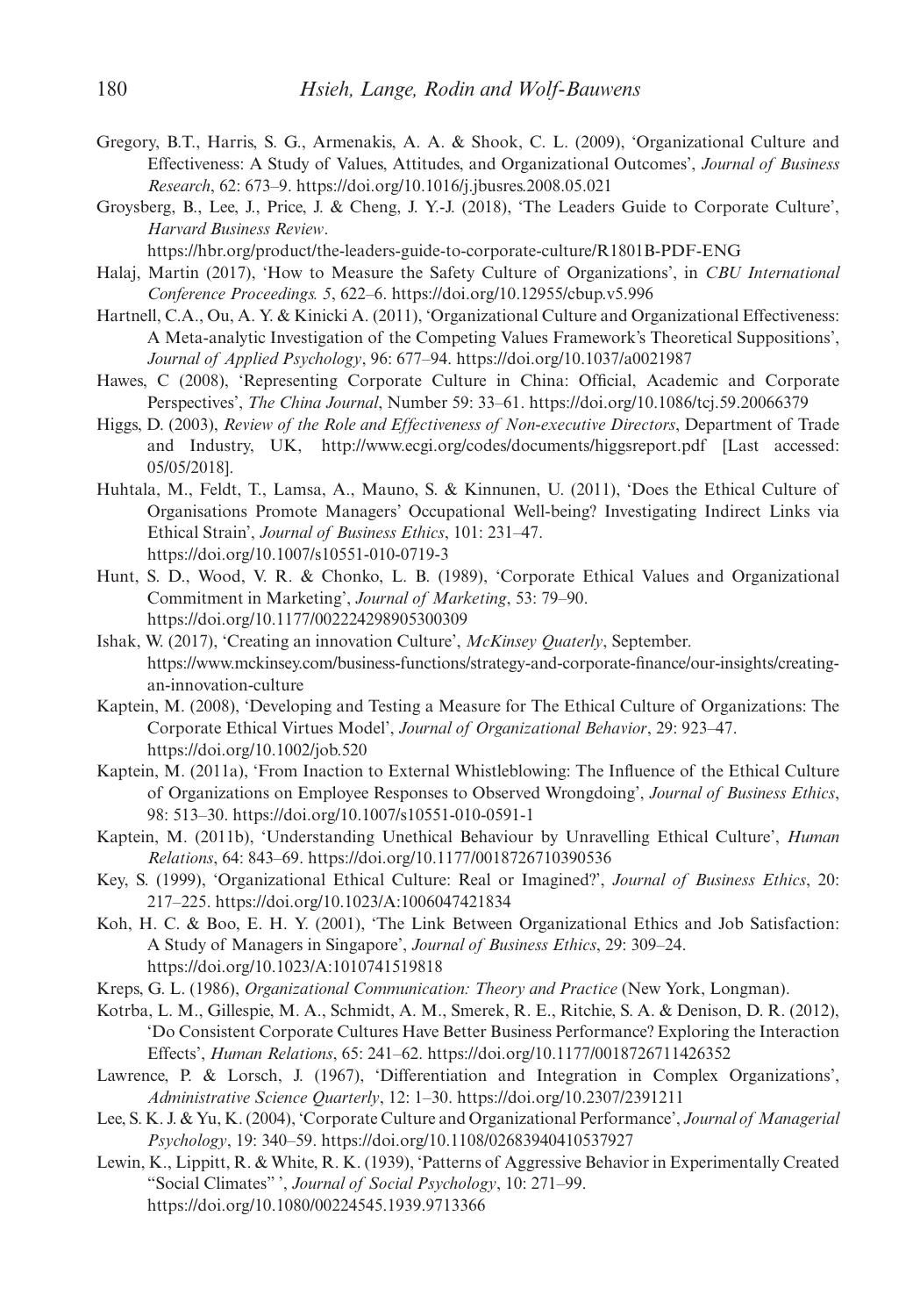- Lindell, M. & Brandt, C. (2000), 'Climate Quality and Climate Consensus as Mediators of the Relationship Between Organizational Antecedents and Outcomes', *Journal of Applied Psychology*, 85: 331–48. https://doi.org/10.1037/0021-9010.85.3.331
- Louis, M. R. (1980), 'Surprise and Sense Making: What Newcomers Experience in Entering Unfamiliar Organizational Settings', *Administrative Science Quarterly*, 25: 226–50. https://doi.org/10.2307/2392453
- Louis, M. R. (1985), 'An Investigator's Guide to Workplace Culture', in P. J. Frost, L. F. Moore, M. R. Louis, C. C. Lundberg & J. Martin *Organizational Culture* (Beverly Hills, CA, SAGE), 73–93.
- Lundberg, C. (1985), 'On the Feasibility of Cultural Intervention in Organizations', in P. J. Frost, L. F. Moore, M. R. Louis, C. C. Lundberg & J. Martin *Organizational Culture* (Beverly Hills, CA, SAGE), 169–85.
- Martin, J. (2002), *Organizational Culture: Mapping the Terrain* (Thousand Oaks, CA, SAGE). https://doi.org/10.4135/9781483328478
- Martin, J. & Siehl, C. (1983), 'Organizational Culture and Counterculture: An Uneasy Symbiosis', *Organizational Dynamics*, 12(2): 52–64. https://doi.org/10.1016/0090-2616(83)90033-5
- Mayer, D. (2014), 'A Review of the Literature on Ethical Climate and Culture', in B. Schneider & K. M. Barbera (eds) *The Oxford Handbook of Organizational Climate and Culture* (Oxford, Oxford University Press), 415–42.
- Meek, V. (1988), 'Organizational Culture: Origins and Weaknesses', *Organization Studies*, 9: 453–73. https://doi.org/10.1177/017084068800900401
- Michela, J. L. & Burke, W. W. (2000), 'Organizational Culture and Climate in Transformations for Quality and Innovation', in N. M. Ashkanasy, C. P. M. Wilderom & M. F. Peterson (eds) *Handbook of Organizational Culture and Climate* (Thousand Oaks, CA, SAGE), 225–44.
- Newcombe, T. (2013), 'Male Corporate Culture the Biggest Barrier to Women Reaching the Top', *HRmagazine.co.uk*.

http://www.hrmagazine.co.uk/article-details/male-corporate-culture-the-biggest-barrier-to-womenreaching-the-top

- O' Brien, S. A. (2018) 'Uber is under a federal investigation for gender discrimination', *CNN Tech.* https://money.cnn.com/2018/07/16/technology/uber-gender-discrimination-investigation/index. html
- O'Reilly, C.A., Chatman, J. & Caldwell, D. F. (1991), 'People and Organizational Culture: A Profile Comparison Approach to Assessing Person–Organization Fit', *Academy of Management Journal*, 34: 487–516.
- Ostroff, C., Kinicki, A. J. & Muhammad, R. S. (2003), 'Organizational culture and climate', in N. W. Schmitt & S. Highhouse (eds) *Handbook of Psychology, Volume 12: Industrial and Organizational Psychology* 2nd edn (Hoboken, NJ, Wiley), 643–76. https://doi.org/10.1002/9781118133880.hop212024
- Ott, J. S. (1989), *The Organizational Culture Perspective* (Pacific Grove, CA, Brooks-Cole).
- Peters, T. J., & Waterman, R. H., Jr. (1982), *In Search of Excellence* (New York, Harper and Row).
- Peterson, D. (2002), 'Deviant Workplace Behavior and the Organization's Ethical Climate', *Journal of Business and Psychology*, 17(1): 47–61. https://doi.org/10.1023/A:1016296116093
- Pettigrew, A. M. (1979), 'On Studying Organizational Cultures', *Administrative Science Quarterly*, 24: 570–81. https://doi.org/10.2307/2392363
- Pettigrew, A. M. (1990), 'Organizational Climate and Culture: Two Constructs in Search of a Role', in B. Schneider (ed.) *Organizational Climate and Culture* (San Francisco, CA, Jossey-Bass), 413–34.
- Pierce, B. & Sweeney, B. (2010), 'The Relationship Between Demographic Variables and Ethical Decision Making of Trainee Accountants', *Internal Journal of Auditing*, 14: 79–99. https://doi.org/10.1111/j.1099-1123.2009.00404.x
- Prime, J. (2013) 'Creating an Inclusive Workplace—Starting with White Men', *Theguardian.co.uk*. https://www.theguardian.com/women-in-leadership/2013/apr/17/inclusive-workplace-starting-men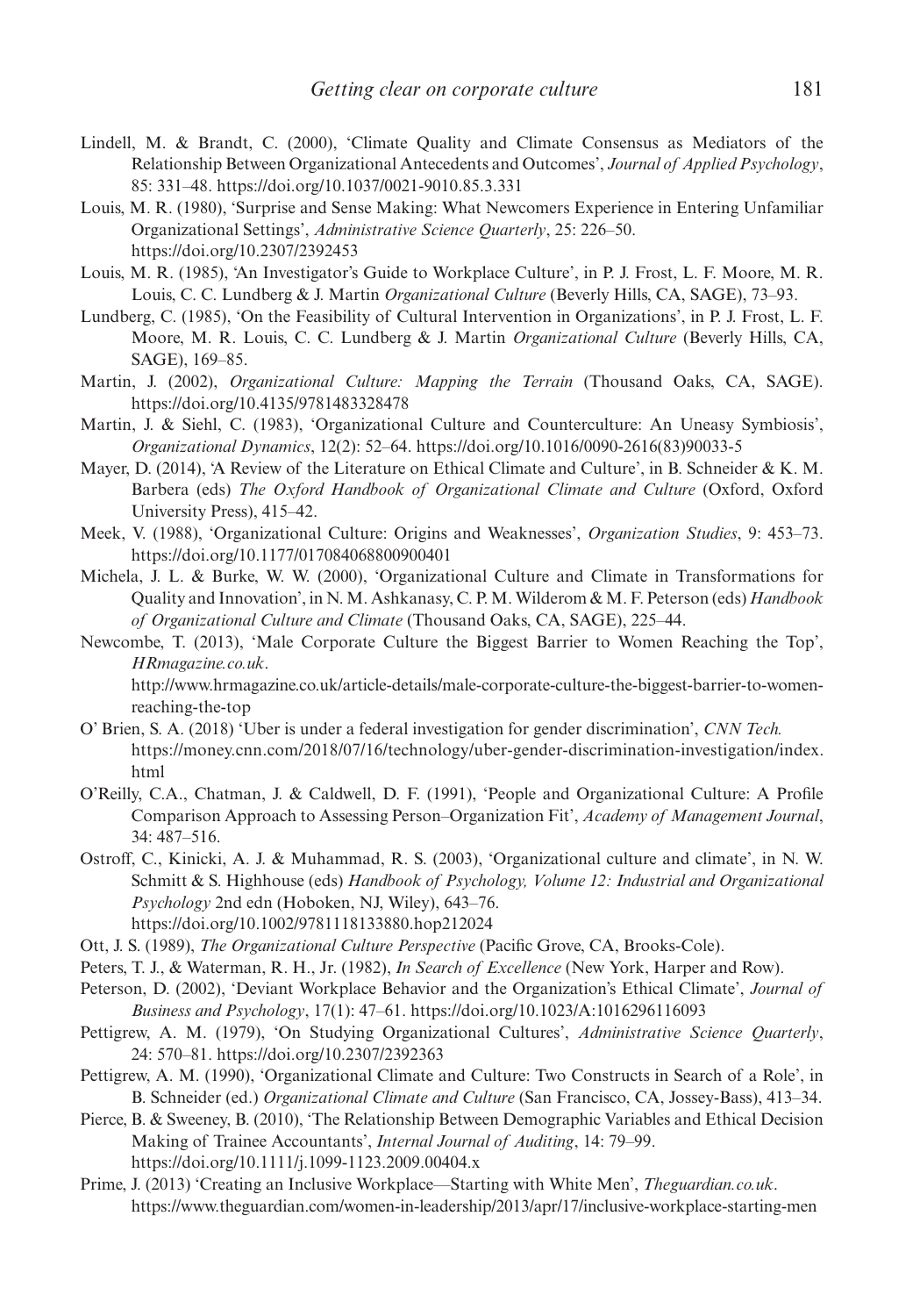- Quinn, R. E. & Rohrbaugh, J. (1983), 'A Special Model of Effectiveness Criteria: Toward a Competing Values Approach to Organizational Analysis', *Management Science*, 29: 363–77. https://doi.org/10.1287/mnsc.29.3.363
- Rubin, R. S., Dierdorff, E. C. & Brown, M. E. (2010), 'Do Ethical Leaders Get Ahead? Exploring Ethical Leadership and Promotability', *Business Ethics Quarterly*, 20: 215–23. https://doi.org/10.5840/beq201020216

Salz, A. (2013), *Salz Review: An Independent Review of Barclay's Business Practices*, Barclays plc.

- Savitz, A. (2013), *The Triple Bottom Line: How Today's Best-run Companies Are Achieving Economic, Social and Environmental Success—and How You Can Too* (San Francisco, CA, Jossey-Bass).
- Schaubroeck, J. M., Hannah, S. T., Avolio, B. J., Kozlowski, S. W., Lord, R. G., Treviño, L. K., Dimotakis, N. & Peng, A C. (2012), 'Embedding Ethical Leadership Within and Across Organizational Levels', *Academy of Management Journal*, 55: 1053–78. https://doi.org/10.5465/amj.2011.0064
- Schein, E. H. (1985), *Organizational Culture and Leadership* (San Francisco, CA, Jossey-Bass).
- Schein, E. H. (1991), 'What is Culture?', in P. J. Frost, L. F. Moore, M. R. Louis, C. C. Lundberg & J. Martin (eds) *Reframing Organizational Culture* (Newbury Park, CA, SAGE), 243–53.
- Schein, E. H. (1992), *Organizational Culture and Leadership*, 2nd edn (San Francisco, CA, Jossey Bass.)
- Schein, E. H. (2010), *Organizational Culture and Leadership* 4th edn (San Francisco, CA, Jossey-Bass).
- Schein, E. H., Schein, P. (2016), *Organizational Culture and Leadership* 5th edn (New York, Wiley).
- Schlicht, E. (2004), 'Social Evolution, Corporate Culture, and Exploitation', *Journal of Institutional and Theoretical Economics (JITE) / Zeitschrift Für Die Gesamte Staatswissenschaft*, 160(2): 232–42. https://doi.org/10.1628/0932456041438777
- Schneider, B.,& Reichers, A. E. (1983), 'On the Etiology of Climates', *Personnel Psychology*, 36: 19–39. https://doi.org/10.1111/j.1744-6570.1983.tb00500.x
- Schneider, B., White, S. S. & Paul, M. C. (1998), 'Linking Service Climate and Customer Perceptions of Service Quality: Test of a Causal Model', *Journal of Applied Psychology*, 83: 150–63. https://doi.org/10.1037/0021-9010.83.2.150
- Schneider, B., Erhart, M. G. & Macey, W. A. (2011), 'Perspectives on Organizational Climate and Culture', in S. Zedeck (ed.) *APA Handbook of Industrial and Organizational Psychology: Volume 1. Building and Developing the Organization* (Washington, DC, American Psychological Association), 373–414. https://doi.org/10.1037/12169-012
- Schwartz, H. & Davies, S. (1981), 'Matching Corporate Culture and Business Strategy', *Organizational Dynamics*, 10(1): 30–8. https://doi.org/10.1016/0090-2616(81)90010-3
- Shih, C. & Chen, C. (2006), 'The Effect of Organizational Ethical Culture on Marketing Managers' Role Stress and Ethical Behavioral Intentions', *The Journal of American Academy of Business*, 8: 89–95.
- Solomon, R. C. (1992), *Ethics and Excellence* (New York, Oxford University Press).
- Solomon, R. C. (1999), *A Better Way to Think About Business: How Personal Integrity Leads to Corporate Success* (New York, Oxford University Press.
- Solomon, R. C. (2000), 'Business with Virtue: Maybe Next Year', *Business Ethics Quarterly*, 10: 319–31. https://doi.org/10.2307/3857718
- Solomon, R. C. (2004), 'Aristotle, Ethics and Business Organizations', *Organization Studies*, 25: 1021–43. https://doi.org/10.1177/0170840604042409
- Sweeney, B., Arnold, D. & Pierce, B. (2010), 'The Impact of Perceived Ethical Culture of the Firm and Demographic Variables on Auditors' Ethical Evaluation and Intention to Act Decisions', *Journal of Business Ethics*, 93: 531–51. https://doi.org/10.1007/s10551-009-0237-3
- Thompson, J. D. (1967), *Organization in Action* (New York, McGraw-Hill).
- Tichy, N. M. (1982), 'Managing Change Strategically: The Technical, Political, and Cultural Keys', *Organizational Dynamics*, 11(2): 59–80. https://doi.org/10.1016/0090-2616(82)90005-5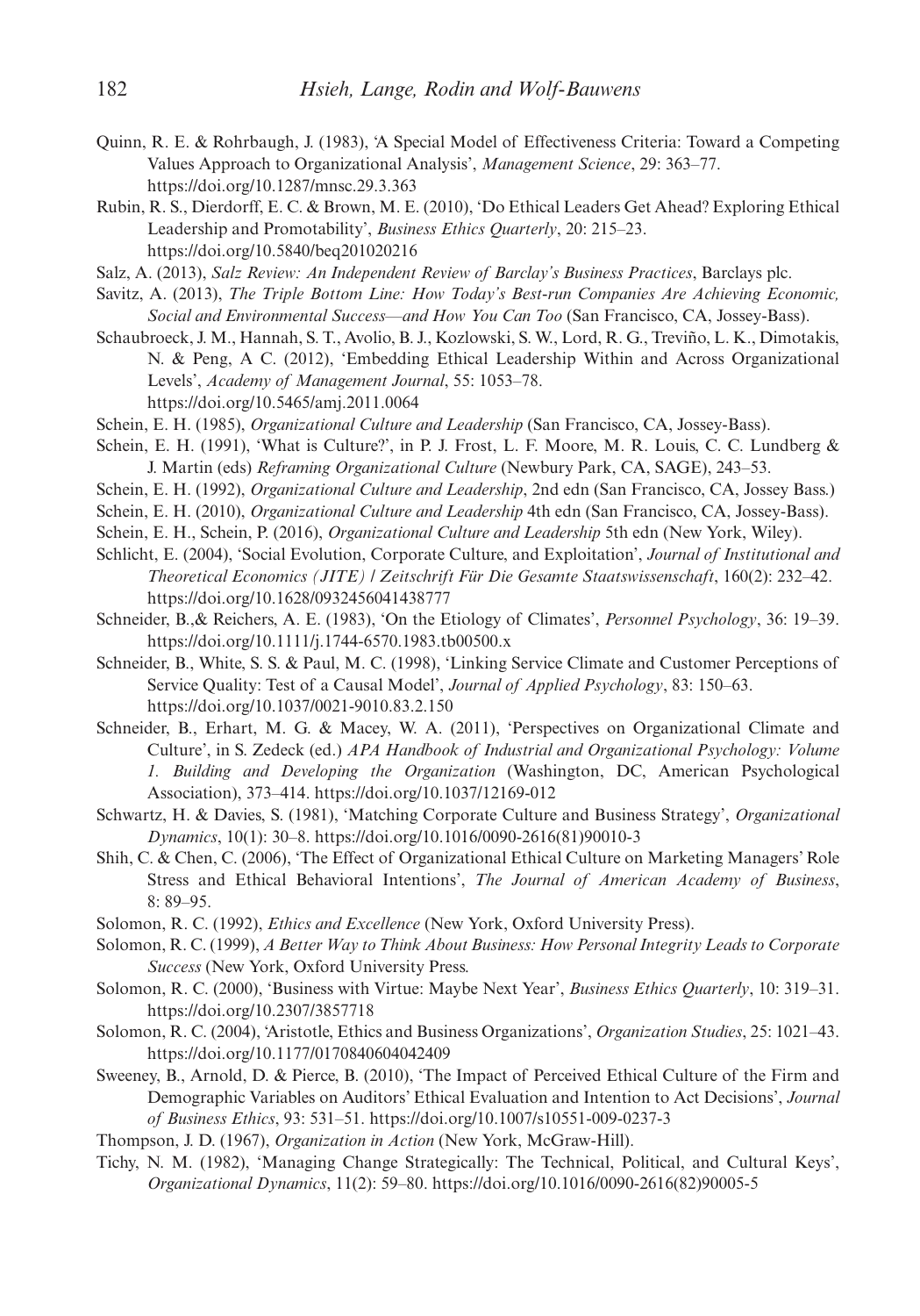- Treviño, L. K., & Butterfield, K. D. & McCabe, D. L. (1998), 'The Ethical Context in Organizations: Influences on Employee Attitudes and Behaviours', *Business Ethics Quarterly*, 8: 447–76. https://doi.org/10.1007/s10551-009-0237-3
- Treviño, L. K., Weaver, G. R., & Reynolds, S. J. (2006), 'Behavioural Ethics in Organizations: A Review', *Journal of Management*, 32: 951–90 https://doi.org/10.1177/0149206306294258
- Trice, H. M. & Beyer, J. M. (1993), *The Cultures of Work Organizations* (Englewood Cliffs, NJ: Prentice-Hall).
- Tsai, M. & Shih, C. (2005), 'The Influences of Organizational and Personal Ethics on Role Conflict Among Marketing Managers: An Empirical Investigation', *International Journal of Management*, 22: 54–61.
- Turnstall, W. B. (1983), 'Cultural Transition at AT&T', *Sloan Management Review*, 25(1): 1–12.
- Verbeke, W., Volgering, M. & Hessels, M. (1998), 'Exploring the Conceptual Expansion Within the Field of Organizational Behaviour: Organizational Climate and Organizational Culture', *Journal of Management Studies*, 35(3): 303–29. https://doi.org/10.1111/1467-6486.00095
- Victor, B. & Cullen, J. B. (1987), 'A Theory and Measure of Ethical Climate in Organizations', *Research in Corporate Social Performance and Policy*, 9: 51–71.
- Victor, B. & Cullen, J. B. (1988), 'The Organizational Bases of Ethical Work Climates', *Administrative Science Quarterly*, 33: 101–25. https://doi.org/10.2307/2392857
- Webb, W. N. (2012), 'Ethical Culture and the Value-based Approach to Integrity Management: A Case Study of the Department of Correctional Services', *Public Administration and Development*, 32: 86–108. https://doi.org/10.1002/pad.1602
- Williams, B. (1985), *Ethics and the limits of philosophy*. Cambridge, MA: Harvard University Press.
- Williamson, I. O. , Burnett, M. F. & Bartol, K. M. (2009) 'The Interactive Effect of Collectivism and Organizational Rewards on Affective Organizational Commitment', *Cross Cultural Management: An International Journal*, 16(1): 28–43. https://doi.org/10.1108/13527600910930022
- Wimbush, J., Shepard, J. M. & Markham, S. E. (1997), 'An Empirical Examination of the Multidimensionality of Ethical Climate in Organizations,' *Journal of Business Ethics*, 16(1): 67–77. https://doi.org/10.1023/A:1017962229330
- Wittayapoom, K. & Limsuwan, S. (2012), 'How Does Internal Control Effectiveness Create Reliability of Financial Reporting? An Empirical Research of the Thai Listed Firms', *Journal of International Business and Economics*, 12: 80–96.
- Zhang, J., Chiu, R. & Wei, L. (2009a), 'Decision-making Process of Internal Whistleblowing Behavior in China: Empirical Evidence and Implications', *Journal of Business Ethics*, 88: 5–41. https://doi.org/10.1007/s10551-008-9831-z
- Zhang, J., Chiu, R. & Wei, L. (2009b), 'On Whistleblowing Judgment and Intention: The Roles of Positive Mood and Organizational Ethical Culture', *Journal of Managerial Psychology*, 24: 627– 49. https://doi.org/10.1108/02683940910989020
- Zohar, D. & Hofmann, D. A. (2012), 'Organizational Culture and Climate', in S. W. . Kozlowski (ed.) *The Oxford Handbook of Industrial and Organizational Psychology* (Oxford, Oxford University Press), 643–66. https://doi.org/10.1093/oxfordhb/9780199928309.013.0020

# *Note on the authors:*

Nien-hê Hsieh is an Associate Professor of Business Administration in the General Management Unit of Harvard Business School. His research concerns ethical issues in business and the responsibilities of global business leaders.

nine-he@principia-advisory.com